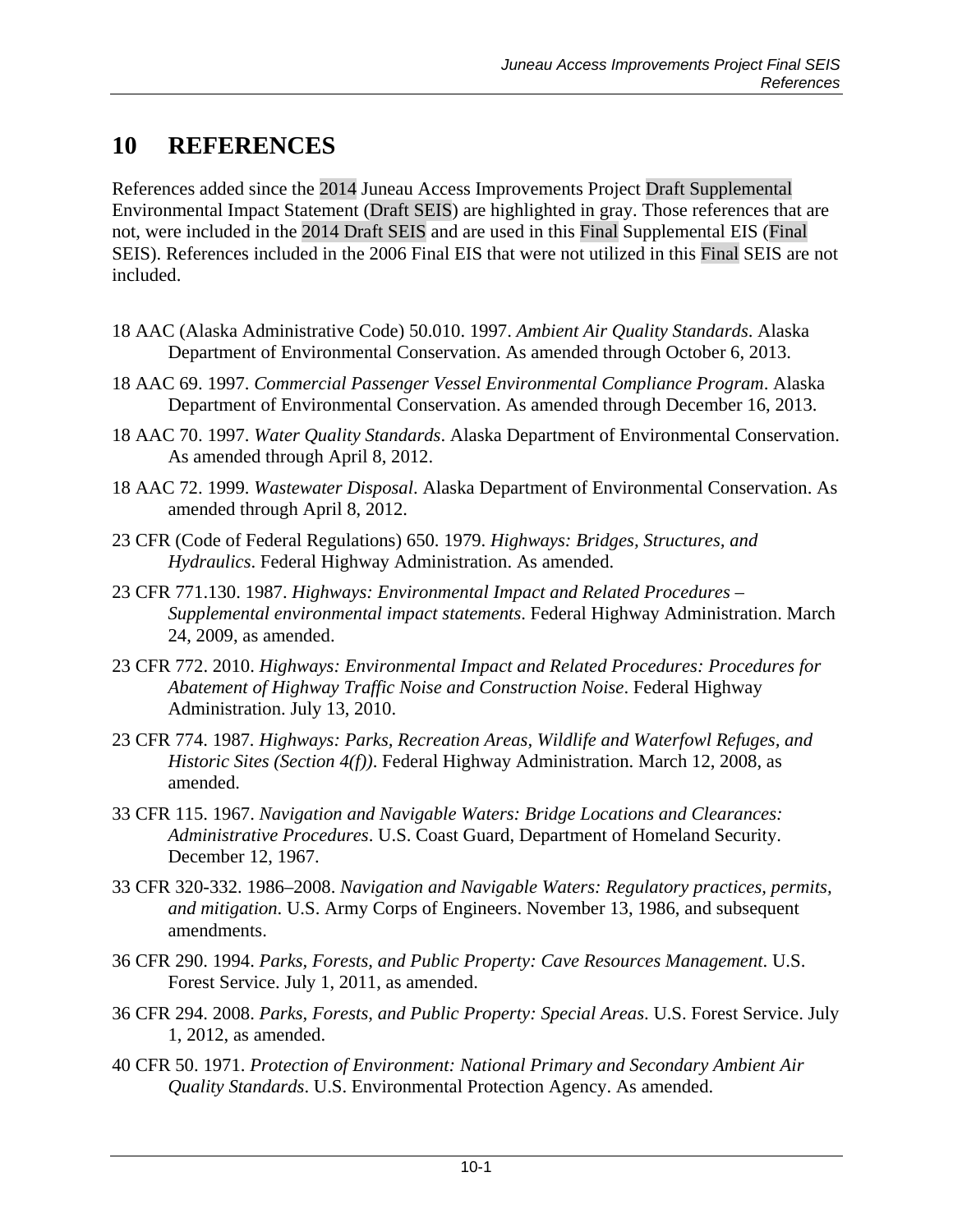- 40 CFR 51. 1971. *Protection of Environment: Requirements for Preparation, Adoption, and Submittal of Implementation Plans*. U.S. Environmental Protection Agency. As amended.
- 40 CFR 93. 1993. *Protection of Environment: Determining Conformity of Federal Actions to State or Federal Implementation Plans*. U.S. Environmental Protection Agency. As amended.
- 40 CFR 1500–1508. 1978. *Protection of Environment: Regulations for Implementing the Procedural Revisions of the National Environmental Policy Act*. Council on Environmental Quality. As amended.
- 50 CFR 226.202. 1993. *Wildlife and Fisheries: Designated Critical Habitat – Critical habitat for Steller sea lions.* National Oceanic and Atmospheric Administration, National Marine Fisheries Service. March 23, 1999, as amended.
- 55 FR (*Federal Register*) 12645. 1990. Listing of Steller Sea Lions as Threatened Under Endangered Species Act with Protective Regulations. National Marine Fisheries Service. April 5, 1990.
- 58 FR 45269. 1993. *Designated Critical Habitat; Steller Sea Lion*. National Marine Fisheries Service. August 27, 1993.
- 62 FR 30772. 1997. *Endangered and Threatened Wildlife and Plants; Change in Listing Status of Steller Sea Lion.* U.S. Fish and Wildlife Service. June 5, 1997.
- 73 FR 19824. 2008. *Endangered and Threatened Species; Notice of Finding on a Petition to List the Lynn Canal Population of Pacific Herring as a Threatened or Endangered Species*. National Marine Fisheries Service. April 11, 2008.
- 75 FR 37385. 2010. *Endangered and Threatened Species; Initiation of a 5-Year Review of the Eastern Distinct Population Segment of the Steller Sea Lion*. National Marine Fisheries Service. June 29, 2010.
- 77 FR 23209. 2012. *Endangered and Threatened Species; Proposed Delisting of Eastern DPS of Steller Sea Lions*. National Marine Fisheries Service. April 18, 2012.
- 78 FR 53391. 2013. *Endangered and Threatened Wildlife; 90-Day Finding on a Petition to Delist the North Pacific Population of the Humpback Whale and Notice of Status Review*. National Marine Fisheries Service. August 29, 2013.
- 78 FR 66139. 2013. *Endangered and Threatened Species; Delisting of the Eastern Distinct Population Segment of Steller Sea Lion under the Endangered Species Act; Amendment to Special Protection Measures for Endangered Marine Mammals.* National Marine Fisheries Service. November 4, 2013.
- 79 FR 18518. 2014. E*ndangered and Threatened Wildlife and Plants; Endangered Species Act Listing Determination for Southeast Alaska Pacific Herring*. National Marine Fisheries Service. April 2, 2014.
- 81 FR 62259. 2016. *Endangered and Threatened Species; Identification of 14 Distinct Population Segments of the Humpback Whale (*Megaptera novaeangliae*) and Revision of Species-Wide Listing; Final Rule*. National Oceanic and Atmospheric Administration. September 8, 2016.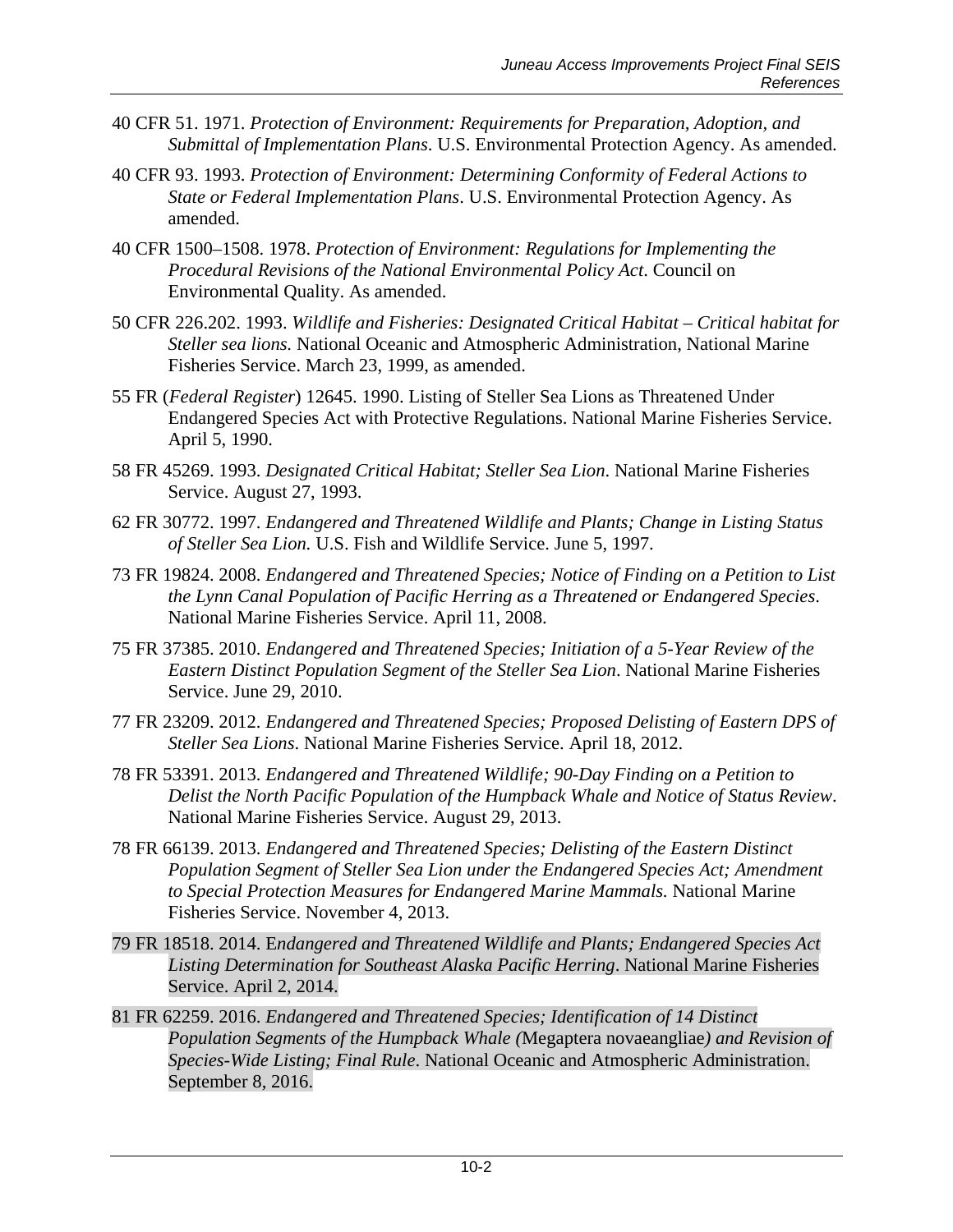- 16 USC (U.S. Code) 470. 1966. *Conservation: National Historic Preservation.* October 15, 1966, as amended through 2006.
- 16 USC 1361. 1972. *Conservation: Congressional findings and declaration of policy (Marine Mammal Protection Act).* October 21, 1972, as amended through 2006.
- 16 USC 4301–4310. 1988. *Conservation: Federal Cave Resources Protection Act*. As amended.
- 23 USC 138. 1958. *Highways: Preservation of parklands*. As amended.
- 23 USC 317. 1958. *Highways: Appropriation for highway purposes of lands or interests owned by the United States*. As amended.
- 42 USC 4332. 2011. *The Public Health and Welfare: Cooperation of Agencies; Reports; Availability of Information; Recommendations; International and National Coordination of Efforts*. January 7, 2011.
- 49 USC 303. 2010. *Transportation: Policy on lands, wildlife and waterfowl refuges, and historic sites*. February 1, 2010.
- AAA. 2015. *Your Driving Costs: How much are you really paying to drive?*  <http://exchange.aaa.com/wp-content/uploads/2015/04/Your-Driving-Costs-2015.pdf>
- AASHTO (American Association of State Highway and Transportation Officials). 1990. *Hazardous Waste Guide for Project Development*. February 1990.
- ABR, Inc. 2000. *A Review of Selected Wildlife Species, Jualin Mine Project, Alaska.* Prepared for Coeur Alaska, Inc., by B.A. Anderson, ABR, Inc. – Environmental Research and Services.
- Abrahamson, M. 2011. "Juneau at a Glance: Government, natural resources buoy capital city." *Alaska Economic Trends*, April 2011, pp. 4–9.
- Adamus (Adamus Resource Assessment, Inc.). 1987. *Juneau Wetlands Functions and Values*. Report prepared for the City and Borough of Juneau, Alaska.
- ADCCED (Alaska Department of Commerce, Community & Economic Development). 2012a. Alaska Visitor Statistics Program VI, Summer 2011. [http://commerce.alaska.gov/dnn/Portals/6/pub/TourismResearch/AVSP/2011and2012/Su](http://commerce.alaska.gov/dnn/Portals/6/pub/TourismResearch/AVSP/2011and2012/Summer/02%202011AVSP-FullReport.pdf) [mmer/02%202011AVSP-FullReport.pdf.](http://commerce.alaska.gov/dnn/Portals/6/pub/TourismResearch/AVSP/2011and2012/Summer/02%202011AVSP-FullReport.pdf)
- ADCCED. 2012b*. Climate information for Juneau, Haines, and Skagway*. Community and Regional Affairs: Community Database Online. <https://www.commerce.alaska.gov/dcra/DCRAExternal> (accessed June 28, 2012).
- ADCCED. 2015. *Current Community Conditions Alaska Fuel Price Report, July 2015*. Research and Analysis Section. [http://www.commerce.state.ak.us/dca/pub/Fuel\\_Report\\_2012\\_July.pdf.](http://www.commerce.state.ak.us/dca/pub/Fuel_Report_2012_July.pdf)
- ADEC (Alaska Department of Environmental Conservation). 2001. *1999 Air Toxics Emission Inventory Information.* https://dec.alaska.gov/air/anpms/doc-anpms/ei\_fullreport.pdf (accessed January 20, 2004).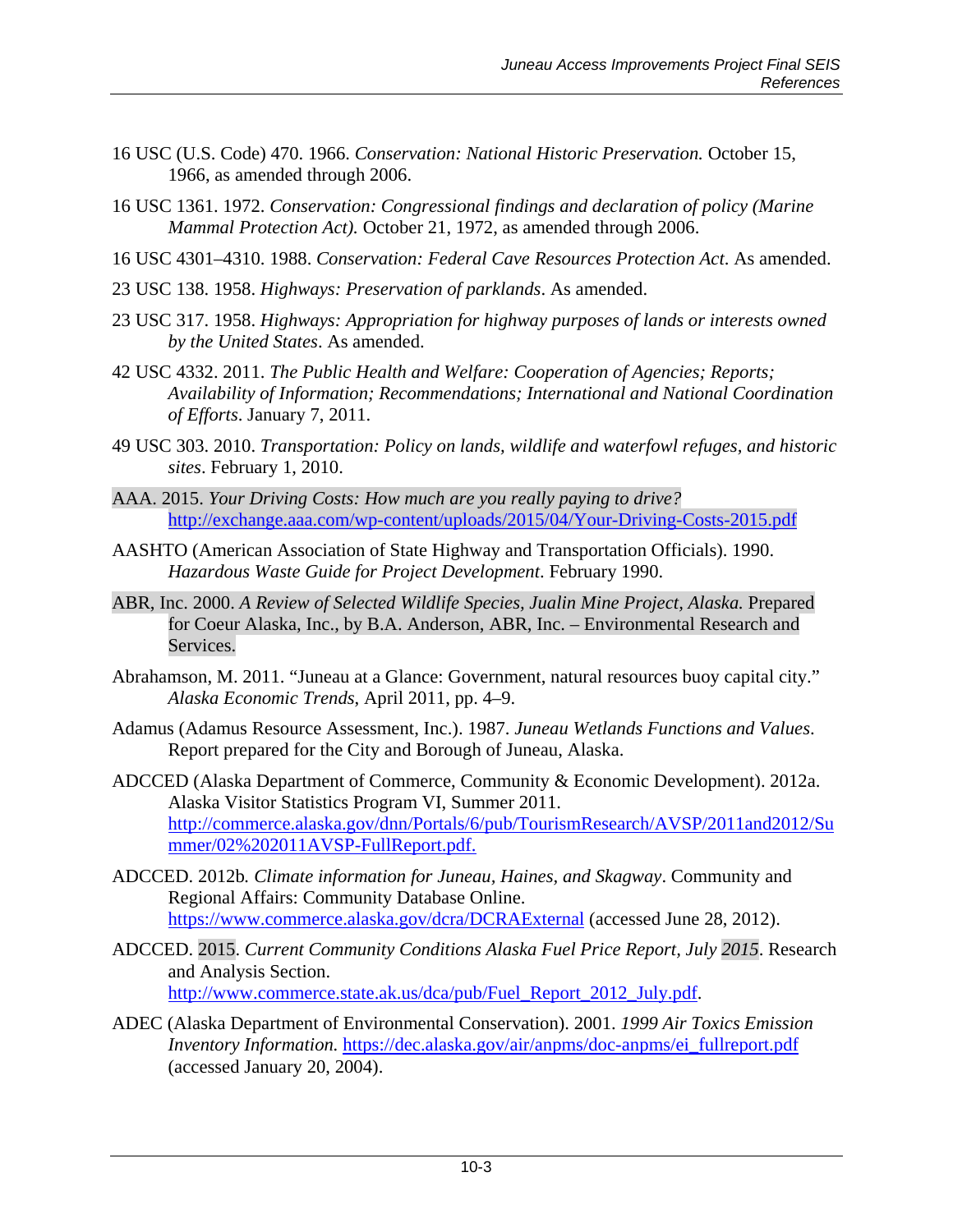- ADEC. 2007. Alaska 2005 Rural Communities Emission Inventory. Technical Report No. SR2007-02-01. Prepared by S.S. Delaney, and R.G. Dulla [https://dec.alaska.gov/air/anpms/projects](https://dec.alaska.gov/air/anpms/projects-reports/DOCS/Alaska%202005%20Rural%20Emission%20Inventory.pdf)[reports/DOCS/Alaska%202005%20Rural%20Emission%20Inventory.pdf](https://dec.alaska.gov/air/anpms/projects-reports/DOCS/Alaska%202005%20Rural%20Emission%20Inventory.pdf) (accessed January 31, 2017).
- ADEC. 2008. *Summary Report of Improvements to the Alaska Greenhouse Gas Emission Inventory*.
- ADEC. 2010. *Integrated Water Quality Monitoring and Assessment Report*.
- ADF&G (Alaska Department of Fish and Game). 1991. *Customary and Traditional Uses of Fish and Shellfish in Southeast Alaska*. Division of Subsistence. January 1991.
- ADF&G. 1994. *Subsistence Resource Use Patterns in Southeast Alaska: Summaries of 30 Communities.* Technical Paper No. 216. Reports on Klukwan, Haines, and Skagway. Prepared by M.F. Betts, R.F. Schroeder, T. Thornton, and A.M. Victor, Division of Subsistence.
- ADF&G. 2004. *Shellfish*. Wildlife Notebook Series. <http://www.adfg.alaska.gov/index.cfm?adfg=educators.notebookseries>(accessed April 2004).
- ADF&G. 2008. *Wolverine*. ADF&G Notebook Series. [http://www.adfg.alaska.gov/index.cfm?adfg=educators.notebookseries.](http://www.adfg.alaska.gov/index.cfm?adfg=educators.notebookseries)
- ADF&G. 2009. *Brown bear management report of survey-inventory activities 1 July 2006–30 June 2008* (P. Harper, editor). Juneau, Alaska.
- ADF&G. 2010a. *Moose management report of survey-inventory activities 1 July 2007–30 June 2009* (P. Harper, editor). Juneau, Alaska.
- ADF&G. 2010b. *Mountain goat management report of survey-inventory activities 1 July 2007– 30 June 2009* (P. Harper, editor). Juneau, Alaska.
- ADF&G. 2012a. *State of Alaska Special Status Species: Species of Special Concern*. <http://www.adfg.alaska.gov/index.cfm?adfg=specialstatus.akendangered> (accessed July 6, 2012).
- ADF&G. 2012b. *Harvest in Round Pounds in Statistical Areas 345801, 345803, 355830, 355900.* Division of Commercial Fisheries, Region I. September 25, 2012.
- ADF&G. 2016a. *Anadromous Waters Catalog Interactive Maps*. <http://www.adfg.alaska.gov/sf/SARR/AWC/index.cfm?ADFG=maps.interactive> (accessed February 16, 2017).
- ADF&G. 2016b. *State of Alaska Special Status Species: State Endangered Species* <http://www.adfg.alaska.gov/index.cfm?adfg=specialstatus.akendangered> (accessed December 15, 2016).
- ADNR (Alaska Department of Natural Resources). 1993. *Juneau State Land Plan*. Division of Land Resource Assessment and Development.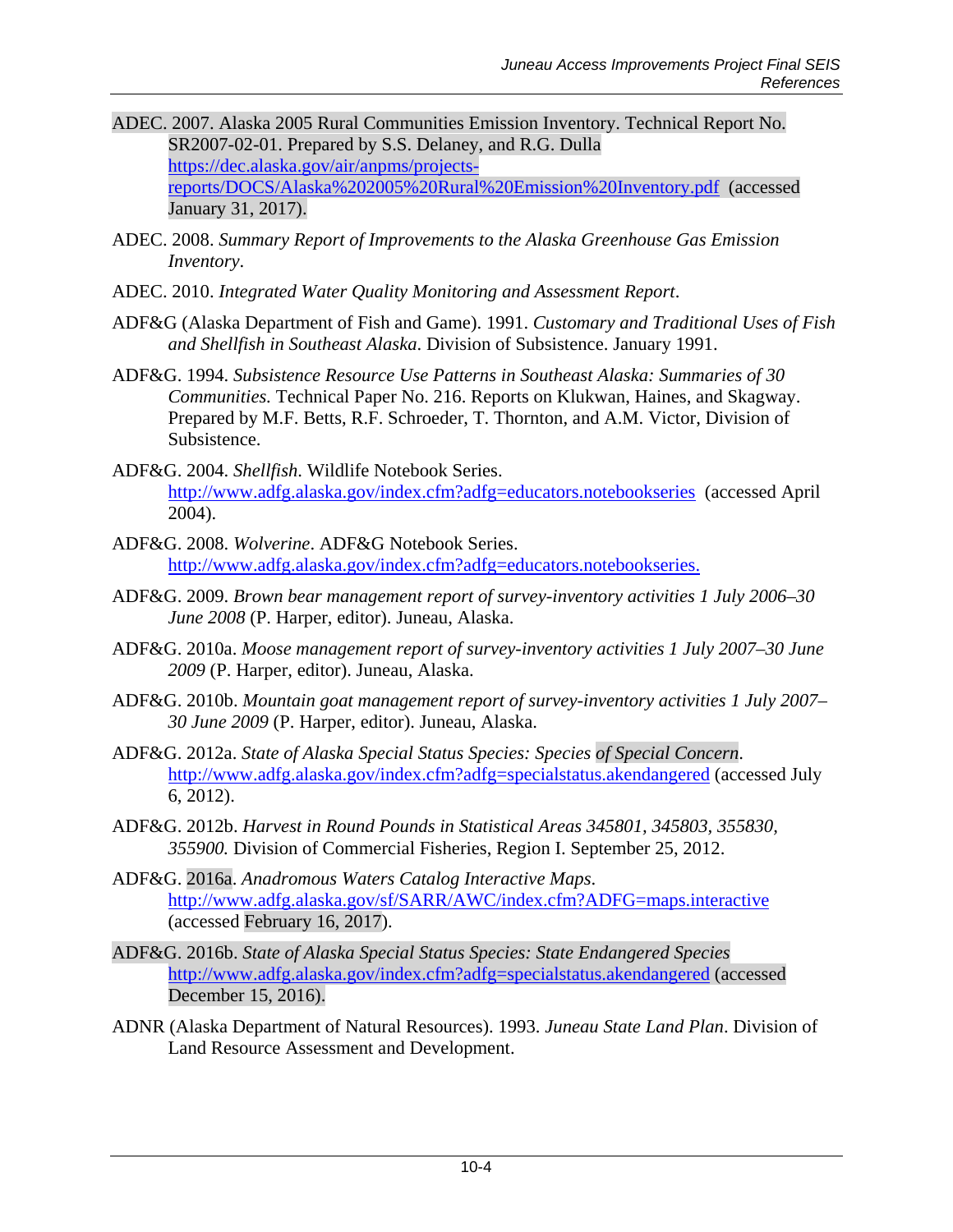- ADNR. 2002a. *Northern Southeast Area Plan*. Division of Mining, Land & Water. Resource Assessment & Development Section. <http://dnr.alaska.gov/mlw/planning/areaplans/nseap/> (accessed March 14, 2013).
- ADNR. 2002b. *Haines State Forest Management Plan*. Division of Mining, Land & Water. Division of Forestry.
- ADNR. 2012. *Kensington Gold Mine. Division of Mining, Land & Water*. <http://dnr.alaska.gov/mlw/mining/largemine/kensington/> (accessed October 9, 2012).
- ADNR. 2014a. *Hardrock Permit Application in the Juneau Mining District - Palmer Project*. Public Notices, APMA J20125690. [http://aws.state.ak.us/OnlinePublicNotices/Notices/View.aspx?id=172065.](http://aws.state.ak.us/OnlinePublicNotices/Notices/View.aspx?id=172065)
- ADNR. 2014b. Email between Hollie Chalup, Natural Resource Specialist II, ADNR Division of Mining Land and Water, and Carol Snead, HDR, August 6, 2014.
- ADNR. 2015. *Permitting Large Mine Projects in Alaska*. February 20, 2015. [http://dnr.alaska.gov/mlw/mining/largemine/lmptprocess20feb2015rev\\_km.pdf](http://dnr.alaska.gov/mlw/mining/largemine/lmptprocess20feb2015rev_km.pdf) (Accessed February 1, 2017).
- ADOLWD (Alaska Department of Labor and Workforce Development). 1990. *Population of Alaska by Labor Market Area, 1980–1989.*  [http://google.state.ak.us/search?q=cache:4AMpINpeKJEJ:labor.alaska.gov/research/pop/](http://google.state.ak.us/search?q=cache:4AMpINpeKJEJ:labor.alaska.gov/research/pop/estimates/data/Regpop80.xls+population+1988&output=xml_no_dtd&ie=UTF-8&client=StateWide&site=StateWide&proxystylesheet=StateWide&access=p&oe=ISO-8859-1) [estimates/data/Regpop80.xls+population+1988&output=xml\\_no\\_dtd&ie=UTF-](http://google.state.ak.us/search?q=cache:4AMpINpeKJEJ:labor.alaska.gov/research/pop/estimates/data/Regpop80.xls+population+1988&output=xml_no_dtd&ie=UTF-8&client=StateWide&site=StateWide&proxystylesheet=StateWide&access=p&oe=ISO-8859-1)[8&client=StateWide&site=StateWide&proxystylesheet=StateWide&access=p&oe=ISO-](http://google.state.ak.us/search?q=cache:4AMpINpeKJEJ:labor.alaska.gov/research/pop/estimates/data/Regpop80.xls+population+1988&output=xml_no_dtd&ie=UTF-8&client=StateWide&site=StateWide&proxystylesheet=StateWide&access=p&oe=ISO-8859-1)[8859-1.](http://google.state.ak.us/search?q=cache:4AMpINpeKJEJ:labor.alaska.gov/research/pop/estimates/data/Regpop80.xls+population+1988&output=xml_no_dtd&ie=UTF-8&client=StateWide&site=StateWide&proxystylesheet=StateWide&access=p&oe=ISO-8859-1)
- ADOLWD. 2011. E*mployment and Earnings Summary Report for Alaska 1991–2011*. Research and Analysis Section.
- ADOLWD. 2013a. *Population Estimates*. Division of Research Analysis. <http://labor.alaska.gov/research/pop/popest.htm> (accessed April 24, 2013).
- ADOLWD. 2013b. *Preliminary Annual Employment and Earnings – 2012*.
- ADOLWD. 2016. *Preliminary Annual Employment and Wages, January – December 2015*. [http://live.laborstats.alaska.gov/qcew/ee15.pdf.](http://live.laborstats.alaska.gov/qcew/ee15.pdf)
- AEIC (Alaska Earthquake Information Center). 2013. *Notable Earthquakes in Alaska and Aleutians*. [http://www.aeic.alaska.edu/html\\_docs/notable\\_events.html.](http://www.aeic.alaska.edu/html_docs/notable_events.html)
- AEL&P (Alaska Electric Light and Power Company). 2009. *Lake Dorothy*. <http://www.aelp.com/Lake%20Dorothy/lakedorothy.htm> (accessed October 9, 2012).
- Alaska Climate Change Subcabinet. 2009. *Greenhouse Gas Inventory and Forecast and Policy Recommendations Addressing Greenhouse Gas Reduction in Alaska*. Alaska Climate Change Strategy's Mitigation Advisory Group Final Report. [http://www.climatechange.alaska.gov/mit/mag.htm.](http://www.climatechange.alaska.gov/mit/mag.htm)
- Alaska Division of Legislative Finance. 2017. Alaska Budget History Data 1959-2017. <http://www.legfin.akleg.gov/> (accessed January 23, 2017).
- Alaska Fjordlines, Inc. 2013. *2013 Fjord Express to Juneau*. [http://alaskafjordlines.com/images/AKFjordlandsbroch2013.pdf.](http://alaskafjordlines.com/images/AKFjordlandsbroch2013.pdf)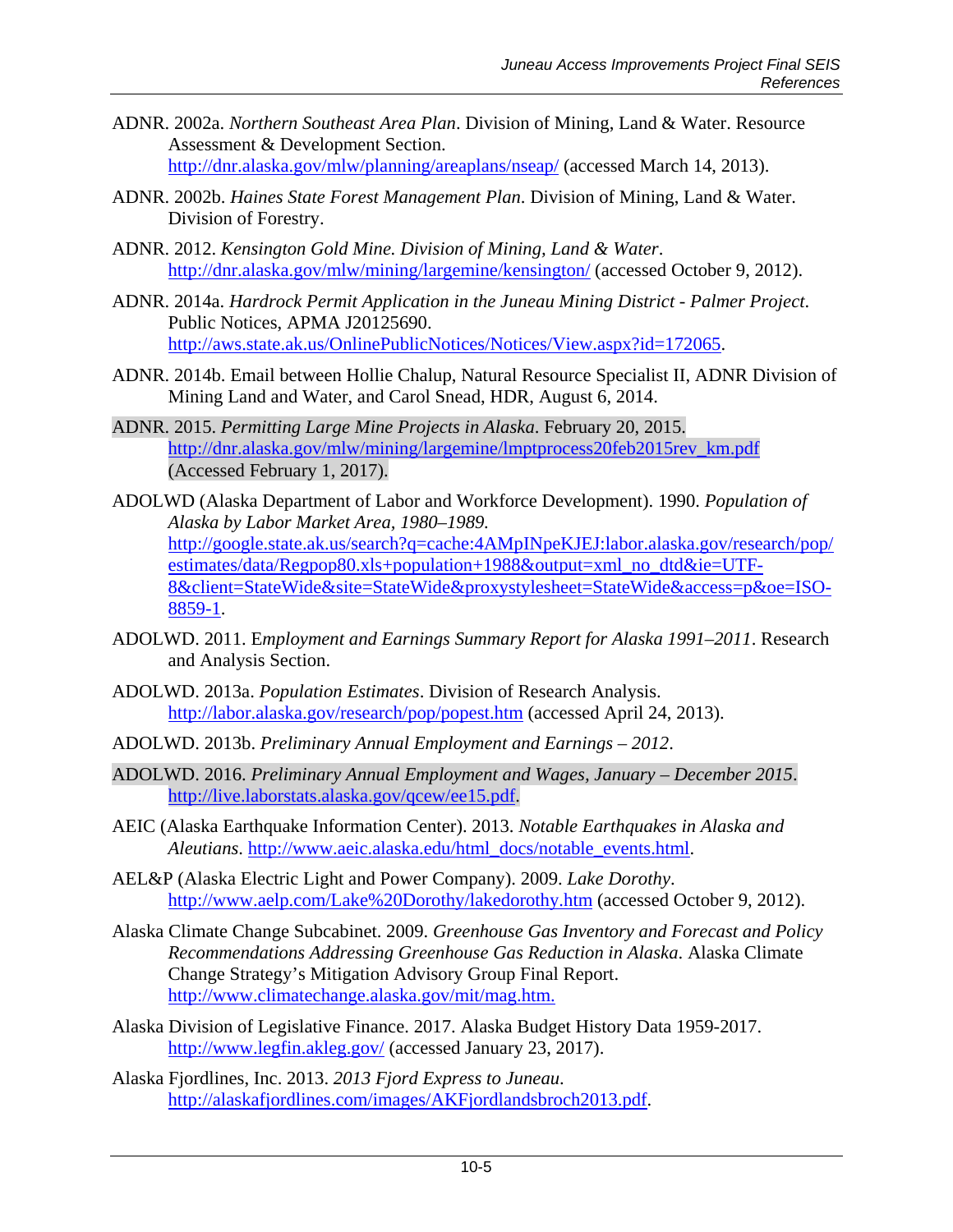- Alaska Seaplanes. 2013. *Summer Flight Schedule*. [http://www.flyalaskaseaplanes.com/flight](http://www.flyalaskaseaplanes.com/flight-schedule/summer.html)[schedule/summer.html](http://www.flyalaskaseaplanes.com/flight-schedule/summer.html) (accessed April 24, 2013).
- Alaska Senate Democratic Caucus. 2016. "Senator Egan Disappointed in Governor's Decision on Juneau Access." [http://alaskasenatedems.com/blog/2016/12/15/news-senator-egan](http://alaskasenatedems.com/blog/2016/12/15/news-senator-egan-disappointed-in-governors-juneau-access-decision/)[disappointed-in-governors-juneau-access-decision/](http://alaskasenatedems.com/blog/2016/12/15/news-senator-egan-disappointed-in-governors-juneau-access-decision/) (accessed January 30, 2017).
- Allen, B. M., and R. P. Angliss, eds. 2012. *Alaska Marine Mammal Stock Assessments, 2011*. NOAA Technical Memorandum NMFS-AFSC-234. National Marine Fisheries Service, Seattle, Washington.
- Allred, K., and S. Allred. 1995. "Broken Motor Cave." *The Alaskan Caver*, Glacier Grotto, Vol. 15, No. 3, p. 14. June 2005.
- Alyeska Pipeline Service Co. 2017. Pipeline Operations Throughput. [http://alyeska](http://alyeska-pipeline.com/TAPS/PipelineOperations/Throughput)[pipeline.com/TAPS/PipelineOperations/Throughput](http://alyeska-pipeline.com/TAPS/PipelineOperations/Throughput)
- AMHS (Alaska Marine Highway System). 1998–2015. *Annual Traffic Volume Reports*. Alaska Marine Highway System.
- AMHS. 2012a. *Annual Financial Report 2012*.
- AMHS. 2012b. *Southeast Alaska/Inside Passage Passenger and Vehicle Fares – Summer 2013 thru September 2013*. [http://www.dot.state.ak.us/amhs/doc/fares/W12S13\\_SETariffs.pdf](http://www.dot.state.ak.us/amhs/doc/fares/W12S13_SETariffs.pdf) (accessed December 24, 2012).
- AMHS. 2013a. *Southeast Alaska Summer 2013 Schedule*. [http://www.dot.state.ak.us/amhs/doc/schedules/Summer13/SEbw\\_S13.pdf.](http://www.dot.state.ak.us/amhs/doc/schedules/Summer13/SEbw_S13.pdf)
- AMHS. 2013b. *Alaska Marine Highway System Routes and Running Times*. <http://www.dot.state.ak.us/amhs/routes.shtml> (accessed April 24, 2013).
- AMHS 2013c. *Annual Financial Report 2013*.
- AMHS. 2014. *Annual Financial Report 2014*.
- AMHS. 2015. *Annual Financial Report 2015*.
- AP&T (Alaska Power & Telephone Company). 2009. "The Kasidaya Creek Hydroelectric Project." *Energy International Quarterly*, p. 41.
- AP&T. 2012. *Schubee Hydroelectric Project Reconnaissance Report*. <http://aptalaska.com/upload/pdf/schubee.lake.reconnaissance.report.pdf> (accessed October 9, 2012).
- AP&T. 2013. *Economic Analysis of the Schubee Lake Hydroelectric Project*. Renewable Energy Fund Grant #7040067. [http://aptalaska.com/upload/pdf/031413\\_ECONOMICANALYSISFinalReport.pdf.](http://aptalaska.com/upload/pdf/031413_ECONOMICANALYSISFinalReport.pdf)
- AS (Alaska Statute) 41.15.300. 1982. *Public Resources; Forests: Haines State Forest Resource Management Area*.
- AS 44.42.050. 2002. *State Government; Department of Transportation and Public Facilities: State Transportation Plan*. Alaska Department of Transportation and Public Facilities.
- AS 44.66.030. 2002. *State Government; Review of the Activities of Agencies, Boards, and Commissions: Program Identification*. Legislative Budget and Audit Committee.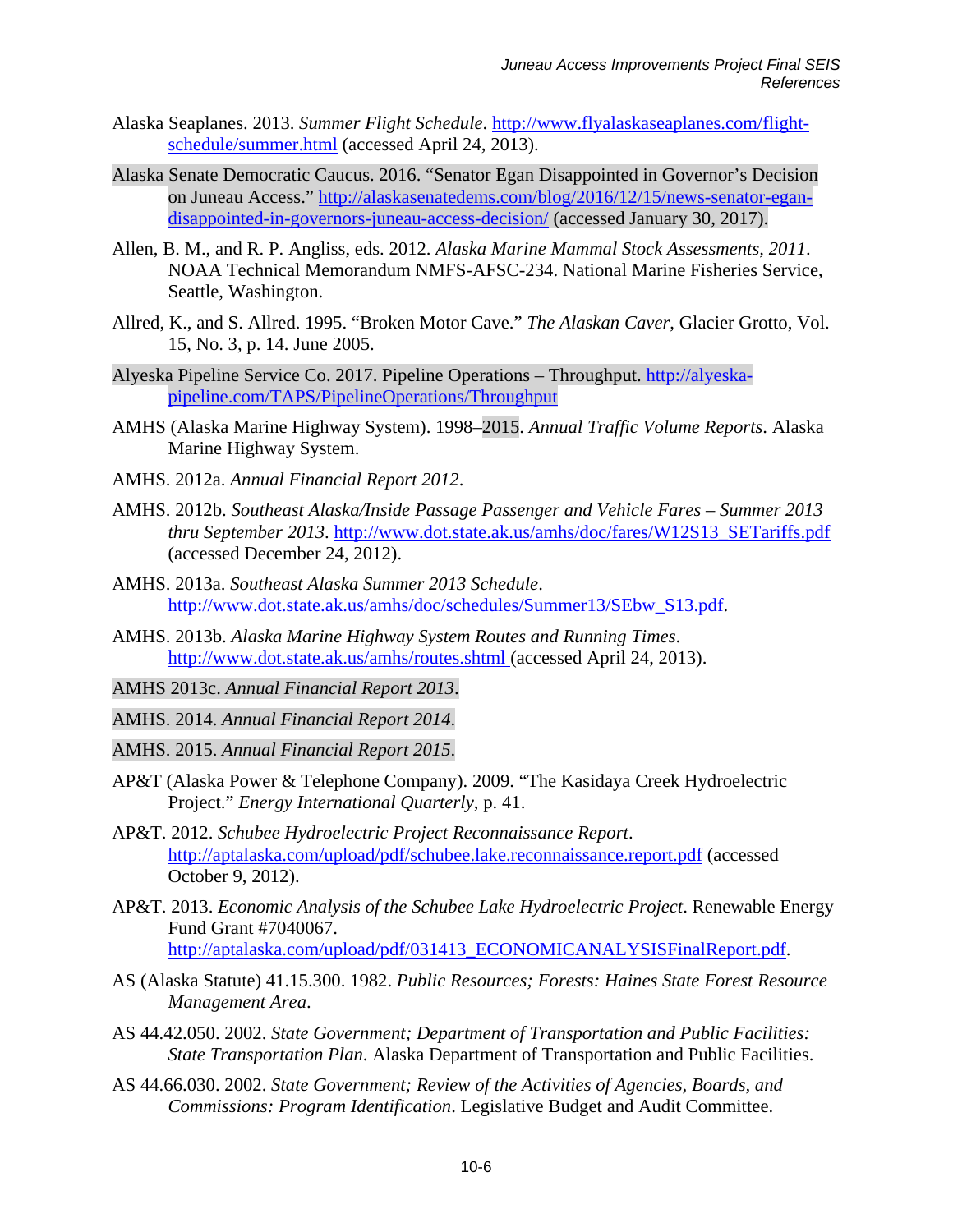- ASTM (American Society for Testing and Materials International). 1999. Standard Guide for Assessment of Wetland Functions. Designation: E 1983-98. ASTM International, West Conshohocken, Pennsylvania. February 1999.
- Ballard, W.F. 1994. Letter from W. F. Ballard (DOT&PF Southeast Region Environmental Coordinator) to Judith Bittner (State Historic Preservation Officer). December 12, 1994.
- Banci, V. 1994. "Wolverine." In *The scientific basis for conserving forest carnivores: American marten, fisher, lynx, and wolverine in the western United States* (L. F. Ruggiero, K. B. Aubry, S. W. Buskirk, L. J. Lyons, and W. J. Zielinski, editors), pp. 99–127. U.S. Forest Service General Technical Report RM-254.
- Barten, N. 2001. "Unit 1C and 1D furbearer management reports." In *Furbearer management report of survey and inventory activities 1 July 1997-30 June 2000* (C. Healy, editor), pp. 23-34. Alaska Department of Fish and Game Project 7.0, Juneau, Alaska. [http://www.adfg.alaska.gov/static/home/library/pdfs/wildlife/mgt\\_rpts/fur01mt\\_in.pdf](http://www.adfg.alaska.gov/static/home/library/pdfs/wildlife/mgt_rpts/fur01mt_in.pdf) (accessed October 26, 2003).
- Barten, N. 2005. Personal communications regarding information from ADF&G species management reports. Alaska Department of Fish and Game. August 2005.
- Betts, M.F. 1994. *The Subsistence Hooligan Fishery of the Chilkat and Chilkoot Rivers*. Excerpted from ADF&G Technical Paper No. 213, March 1994.
- Bittner, J.E. 1995. Letter from Judith Bittner (State Historic Preservation Officer) to William Ballard (Southeast Region Environmental Coordinator, DOT&PF), January 6, 1995.
- Bittner, J.E. 2004. Letter from Judith Bittner (State Historic Preservation Officer, ADNR Division of Parks & Outdoor Recreation, Office of History and Archaeology) to Tim Haugh (Environmental and Right-of-Way Coordinator, FHWA) regarding concurrence related to Alternative 2B, October 19, 2004.
- Bittner, J.E. 2005. Letter from Judith Bittner (State Historic Preservation Officer, ADNR Division of Parks & Outdoor Recreation, Office of History and Archaeology) to Tim Haugh (Environmental and Right-of-Way Coordinator, FHWA), October 5, 2005.
- Bittner, J.E. 2012. Letter from Judith Bittner (State Historic Preservation Officer, ADNR Division of Parks & Outdoor Recreation, Office of History and Archaeology) to Tim Haugh (Environmental Program Manager, FHWA), June 19, 2012.
- Boeker, E.L. 2008. "Eagles on the Chilkat: Winter Ecology." In *Bald Eagles in Alaska* (B.A. Wright and P.F. Schempf, editors), pp. 134–137. Hancock Wildlife Foundation (Blaine, Washington), Bald Eagle Research Institute (University of Alaska Southeast, Juneau, Alaska), and American Bald Eagle Foundation (Haines, Alaska).
- Borchert, N. 2003. *Observations on Invasives*. A Newsletter of the Committee for Noxious and Invasive Plants Management, Vol. 1, Issue 3. Fairbanks, Alaska.
- BPIF (Boreal Partners in Flight). 1999. *Landbird Conservation Plan for Alaska Biogeographic Regions*. Version 1.0. BPIF Working Group, B. A. Andres (Chair). U.S. Fish and Wildlife Service, Anchorage, Alaska. <http://www.absc.usgs.gov/research/bpif/conservation.html> (accessed October 26, 2003).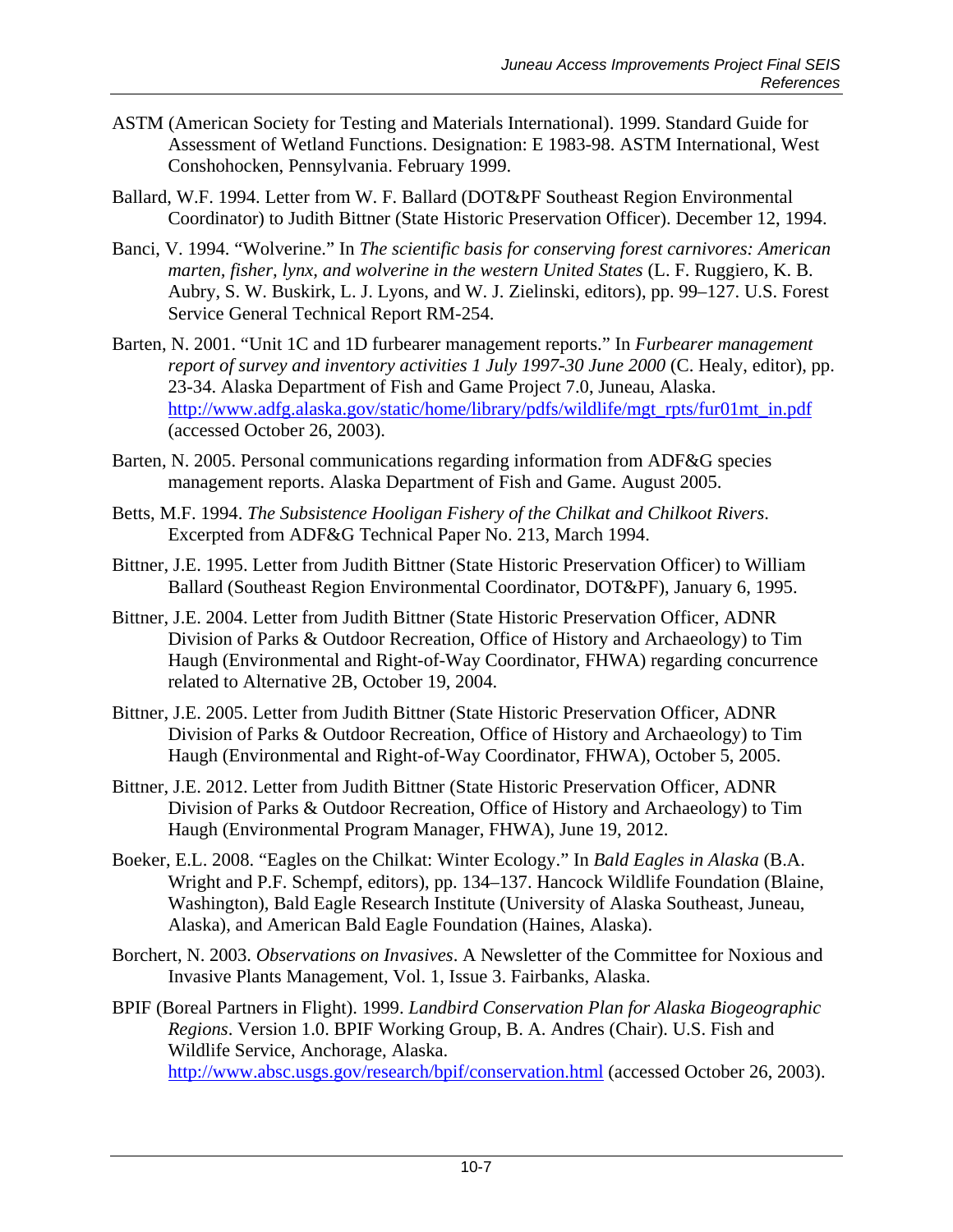- Brady, J. 2008. "Kasidaya hydro project now online." *Skagway News*, November 26, 2008. [http://www.skagwaynews.com/112608Kasidayafeature.html.](http://www.skagwaynews.com/112608Kasidayafeature.html)
- Broderson, K. 1994. *Frogs and Toads*. ADF&G Notebook Series. <http://www.adfg.alaska.gov/index.cfm?adfg=educators.notebookseries>(accessed October 2, 2003).
- Brockmann, S., S. Sell, G. Albrecht, and D. Chester. 2015. *Juneau Access Improvements Project—Old-growth Analysis and Interagency Old-Growth Reserve Review.* Signed paper by representatives of the U.S. Fish & Wildlife Service, Alaska Dept. of Fish & Game, and U.S. Department of Agriculture, Forest Service, Douglas and Juneau, Alaska (accessed January 1, 2017).
- Bromley, R.G., and T.C. Rothe. 2003. *Conservation Assessment for the Dusky Canada Goose (Branta Canadensis occidentalis Baird)*. General Technical Report PNW-GTR-591. U.S. Department of Agriculture, Forest Service, Pacific Northwest Research Station, Portland, Oregon. Published in cooperation with the Pacific Flyway Council.
- Capital City Weekly. 2011. "Juneau, Southeast economic indicators 'mostly positive' for 2010." Provided by the Juneau Economic Development Council. September 28, 2011. [http://www.capitalcityweekly.com/stories/092811/bus\\_891863480.shtml](http://www.capitalcityweekly.com/stories/092811/bus_891863480.shtml) (accessed October 23, 2012).
- CBJ (City and Borough of Juneau). 1994. Resolution 1695. February 7, 1994.
- CBJ. 2001. *City and Borough of Juneau Area Wide Transportation Plan, Volume 1, Transportation Plan Recommendations*. July 9, 2001. [http://www.juneau.org/tourism2/documents2001/areawide\\_transpo7-9-2001.pdf.](http://www.juneau.org/tourism2/documents2001/areawide_transpo7-9-2001.pdf)
- CBJ. 2006. Letter from Laurie Sica (Municipal Clerk, CBJ) to Malcolm Menzies, PE (Southeast Regional Director, DOT&PF) regarding Assembly review of CSP2006-00005, Echo Cove to Sweeney Creek, August 2, 2006.
- CBJ. 2007a. *Greenhouse Gas Emissions Inventory for 2007*.
- CBJ. 2007b. *A Resolution in Support of the Lynn Canal Highway*. Resolution 2394.
- CBJ. 2008. *Comprehensive Plan of the City and Borough of Juneau*.
- CBJ. 2010a. *Comprehensive Annual Financial Report, Fiscal Year Ended June 30, 2010*. Prepared by Department of Finance, Controller's Division.
- CBJ. 2010b. *Juneau Downtown Parking Management Plan*.
- CBJ. 2011. *Juneau Docks and Harbors, Port of Juneau*. Memorandum to the Docks and Harbors CIP/Planning Committee, March 17, 2011. [http://www.juneau.org/harbors/documents/March172011MemotoCIPonDockImprovment](http://www.juneau.org/harbors/documents/March172011MemotoCIPonDockImprovmentPlan.pdf) [Plan.pdf](http://www.juneau.org/harbors/documents/March172011MemotoCIPonDockImprovmentPlan.pdf) (accessed October 10, 2012).
- CBJ. 2012a. *Juneau Docks and Harbors, Statter Harbor Moorage Improvements*. <http://www.juneau.org/harbors/StatterMoorageImpv.php> (accessed October 10, 2012).
- CBJ. 2012b. *Willoughby District Land Use Plan*.
- CBJ. 2013. *Comprehensive Plan of the City and Borough of Juneau.*  [http://www.juneau.org/cddftp/documents/Comp.Plan2013UpdateBook\\_Web121913.pdf](http://www.juneau.org/cddftp/documents/Comp.Plan2013UpdateBook_Web121913.pdf)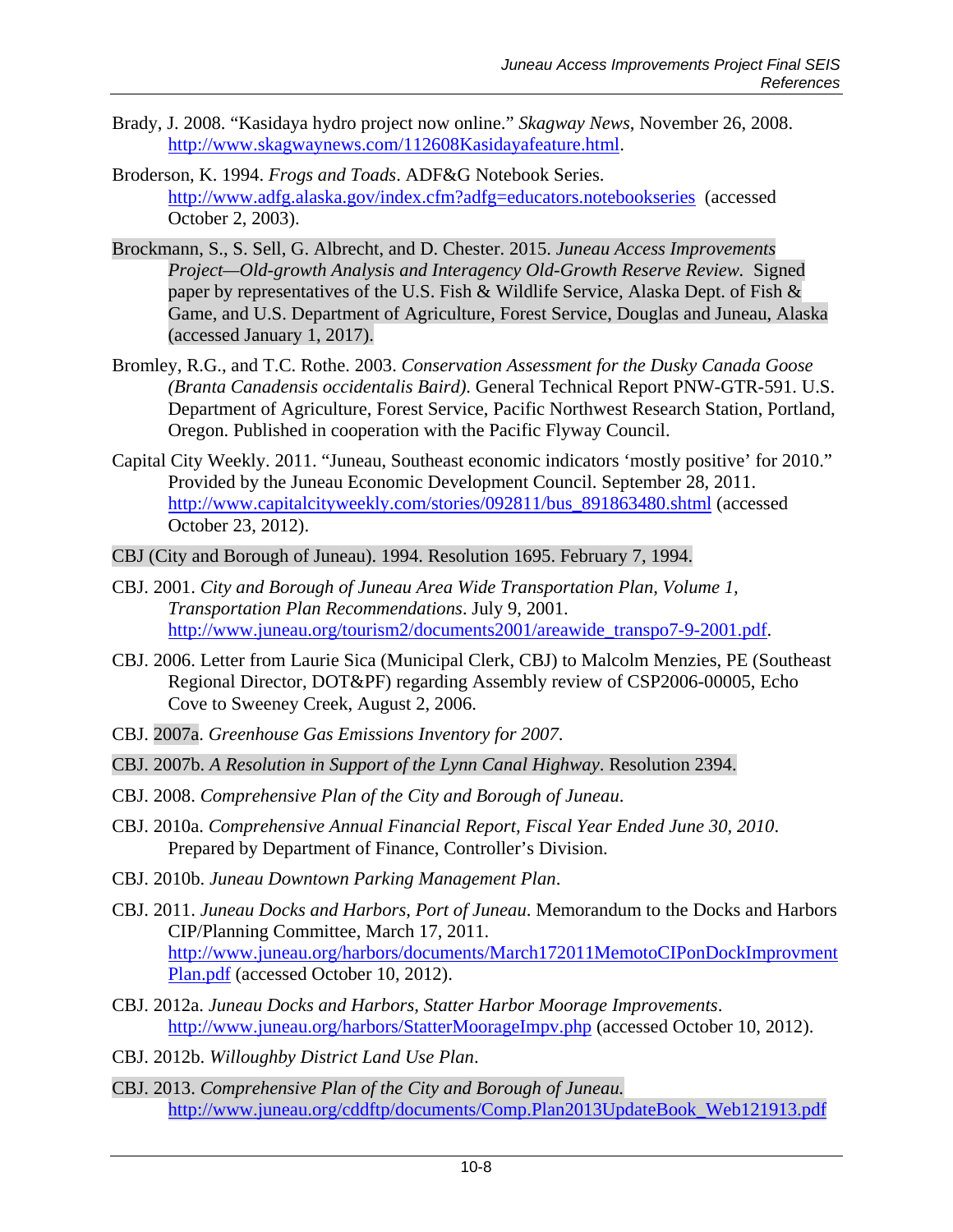- CBJ. 2016. Statter Harbor Improvements. Engineering Department. [http://www.juneau.org/engineering\\_FTP/projectview.php?UID=188](http://www.juneau.org/engineering_FTP/projectview.php?UID=188) (accessed March 1, 2017).
- CBJ. 2017. Resolution 2784: A Resolution Affirming the City and Borough of Juneau's Continuing Support of the Juneau Access Project.
- Center for Biological Diversity, Coastal Coalition, Eyak Preservation Council, Lynn Canal Conservation, Inc., and Sitka Conservation Society. 2001. Petition to list the Kittlitz's Murrelet (*Brachyramphus brevirostris*) as endangered under the Endangered Species Act. Submitted to the U.S. Secretary of the Interior on May 9, 2001. <http://www.biologicaldiversity.org/swcbd/species/murrelet/Petition.pdf> (accessed July 24, 2002).
- CEQ (Council on Environmental Quality). 1984. N*EPA Implementation Procedures: Appendices I, II, and III.* Office of NEPA Policy and Compliance, Guidance and Requirements, Washington, DC.
- CEQ. 2016. *Final Guidance for Federal Departments and Agencies on Consideration of Greenhouse Gas Emissions and the Effects of Climate Change in National Environmental Policy Act Reviews*. August 1, 2016. [\(https://www.energy.gov/sites/prod/files/2016/08/f33/nepa\\_final\\_ghg\\_guidance.pdf\)](https://www.energy.gov/sites/prod/files/2016/08/f33/nepa_final_ghg_guidance.pdf)
- CFEC (Commercial Fisheries Entry Commission). 2011. *Fishery Statistics* (for Juneau, Haines, Skagway, 2010). [http://www.cfec.state.ak.us/.](http://www.cfec.state.ak.us/)
- Christensen, B., and C. Van Dyke. 2004. *Brown Bear (Ursus arctos) Habitat and Signs of Use: Berners Bay, Alaska Site Survey – June 15-19, 2003*. Southeast Alaska Wilderness Exploration, Analysis & Discovery (SEAWEAD). [http://www.seawead.org/images\\_documents/documents/publications/berners\\_report\\_high](http://www.seawead.org/images_documents/documents/publications/berners_report_highrez.pdf) [rez.pdf](http://www.seawead.org/images_documents/documents/publications/berners_report_highrez.pdf) .
- City of Skagway. 2007. *Skagway Coastal Management Program – Plan Amendment*. Prepared with assistance from Sheinberg Associates, Juneau, Alaska.
- Clough, A., and E.C. Redman. 1989, Bureau of Mines Mineral Investigations in the Juneau Mining District, Alaska, 1984-1988, Volume 2-Detailed mine, prospect, and mineral occurrence descriptions, Section C, West Lynn Canal Subarea: Bureau of Mines Special Publication.
- CNIPM (Committee for Noxious and Invasive Plants Management). 2003. Himalayan Balsam or Policeman's Helmet (Impatiens glandulifera). A Newsletter of the Committee for Noxious and Invasive Plants Management, Fairbanks, Alaska.
- Coeur Alaska, Inc. 2012. *Kensington, Alaska: 100% Gold Operation*. [http://www.coeur.com/mines-projects/mines/kensington-alaska.](http://www.coeur.com/mines-projects/mines/kensington-alaska)
- Cowardin, L.M., V. Carter, F.C. Golet, and E.T. LaRoe. 1979. *Classification of wetlands and deepwater habitats of the United Stat*es. U.S. Fish and Wildlife Service. FWS/OBS 79/31. U.S. Government Printing Office, Washington, DC.
- Crafford, T. 2012. Personal communication (interview) between Tom Crafford (Mining Coordinator, DNR) and M. Hartley (NEI), August 27, 2012.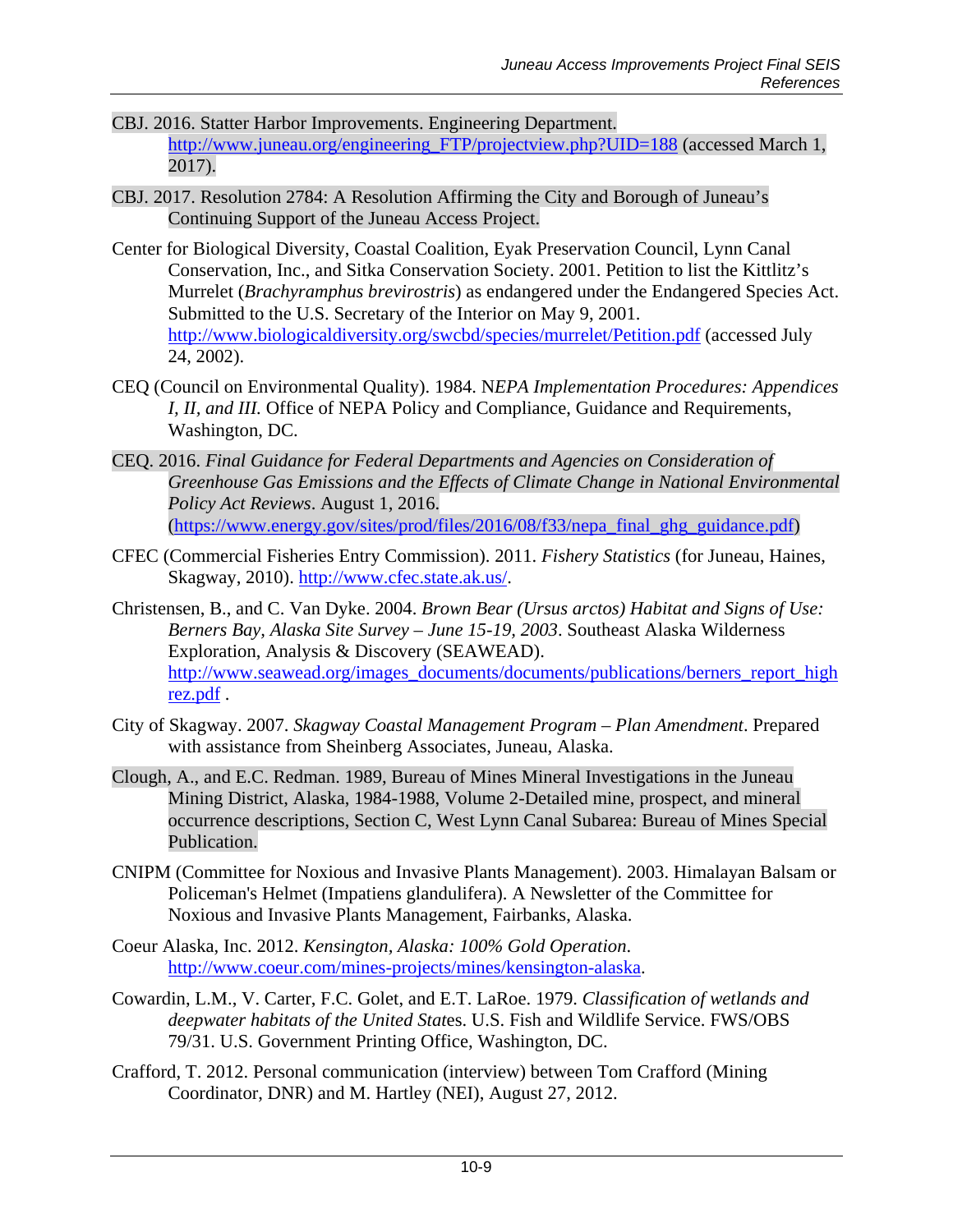- Dalheim, M.E., J.M. Waite, and P.A. White. 2009. "Cetaceans of Southeast Alaska: Distribution and Seasonal Occurrence." *Journal of Biogeography* 36:410–426.
- Dames & Moore, Inc. 1994. *Draft Report, Preliminary Karst Assessment, West Lynn Canal Alternative, Juneau Access Project, Juneau, Alaska*. Report prepared for FRP/Roen-Lochner Joint Venture, D&M Job No. 23696-014-020. October 1994.
- Decker, P. 2012. Personal communication (telephone conversation) between Page Decker (Assistant Chief, Juneau Police Department) and Terri Morrell (HDR), September 4, 2012.
- Department of Health and Human Services (U.S. Department of Health and Human Services). 2012. *2012 Poverty Guidelines for Alaska*. [http://aspe.hhs.gov/poverty/12poverty.shtml.](http://aspe.hhs.gov/poverty/12poverty.shtml)
- Department of Revenue (Alaska Department of Revenue). 2017. Crude Oil and Natural Gas Prices.<http://www.tax.alaska.gov/programs/oil/dailyoil/dailyoil.aspx> (accessed January 23, 2017).
- Diehl, G.M., ed. 1973. *Machinery Acoustics*. John Wiley and Sons, Inc., New York, New York.
- Dierckman, M. A. 2012. Personal communication between Mary Ann Dierckman (DOT&PF) and Jessica Conquest (HDR) regarding statewide vertical miles traveled in 2011, April 19, 2013.
- Dilger, M. 2012. Personal communication (e-mail) from Mike Dilger (U.S. Forest Service, Juneau Ranger District) to Terri Morrell (HDR), September 6, 2012.
- DOT&PF (Alaska Department of Transportation and Public Facilities). 1994a. *Juneau Access DEIS, Draft Technical Report, Air Quality.*
- DOT&PF (Alaska Department of Transportation and Public Facilities). 1994b. *Juneau Access Improvements Reconnaissance Engineering Report*. Prepared for DOT&PF by H.W. Lochner, Inc., Bellevue, Washington. May 4, 1994.
- DOT&PF. 1997. *Juneau Access Draft Environmental Impact Statement (Draft EIS)*. Prepared for Federal Highway Administration, Alaska Division, by DOT&PF, Southeast Region.
- DOT&PF. 1999. *Juneau Access Improvements Preferred Alternative Report*. Prepared for Commissioner Perkins and Governor Knowles by DOT&PF, Southeast Region. September 1999.
- DOT&PF. 2001. *Memorandum of Agreement Between Alaska Department of Fish and Game and Alaska Department of Transportation and Public Facilities for the Design, Permitting, and Construction of Culverts for Fish Passage.*  [http://www.adfg.alaska.gov/static/lands/habitatrestoration/fishpassage/pdfs/dot\\_adfg\\_fish](http://www.adfg.alaska.gov/static/lands/habitatrestoration/fishpassage/pdfs/dot_adfg_fishpass080301.pdf) [pass080301.pdf](http://www.adfg.alaska.gov/static/lands/habitatrestoration/fishpassage/pdfs/dot_adfg_fishpass080301.pdf) (accessed August 3, 2001).
- DOT&PF. 2003a. 1998–2002 Annual Traffic Maps. GIS/Mapping Section.
- DOT&PF. 2003b. *Alaska Public Road Miles: Arterial, Collector, and Local Road Mileage by Ownership as of December 2003*.
- DOT&PF. 2003c. *2001 Alaska Traffic Accidents*. Division of Statewide Planning, Juneau, Alaska. [http://www.dot.alaska.gov/stwdplng/transdata/pub/accidents/2001aktraffix.pdf.](http://www.dot.alaska.gov/stwdplng/transdata/pub/accidents/2001aktraffix.pdf)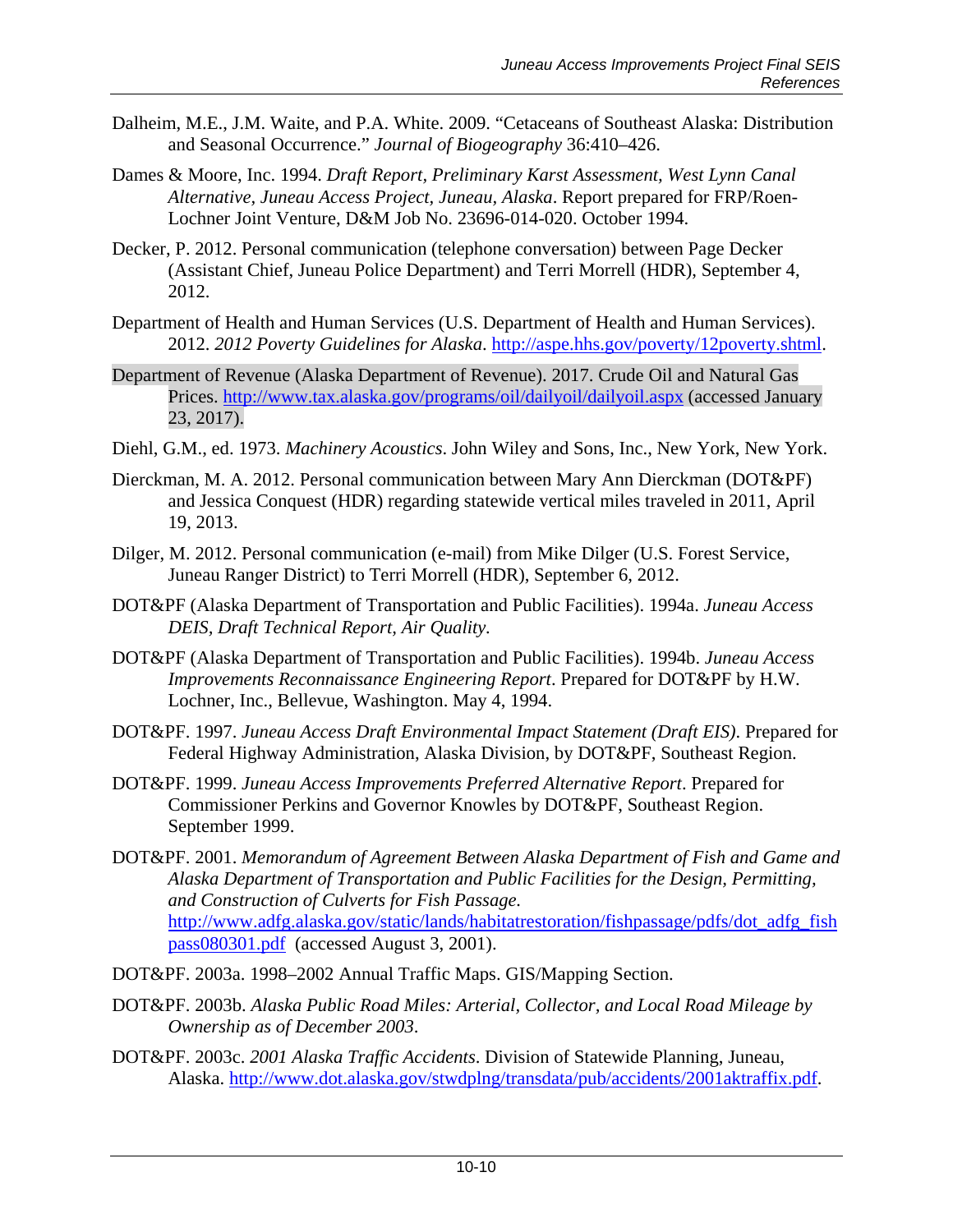- DOT&PF. 2003d. *Juneau Access Improvements Project 1997 and 2003 Comment Analysis Report.* Prepared for DOT&PF by URS Corporation, June 2003.
- DOT&PF. 2003e. *Juneau Access Supplemental Draft Environmental Impact Statement Scoping Summary Report*. Prepared by McDowell Group, Inc.
- DOT&PF. 2004a. *Lynn Canal Revenues and Expenditures 2001-2002 and Projected Capital Costs 2001-2038.*
- DOT&PF. 2004b. *Southeast Alaska Transportation Plan (SATP)*. August 2004.
- DOT&PF. 2005a. *Supplemental Draft Environmental Impact Statement*. Juneau Access Improvements Project.
- DOT&PF. 2005b. *Lynn Canal Corridor Revenues and Expenditures: 2003 and 2004*. June 2005.
- DOT&PF. 2005c. *Juneau Access Improvements Project Supplemental Draft Environmental Impact Statement Comment Analysis Report*. Prepared by URS Corporation. [http://dot.alaska.gov/sereg/projects/juneau\\_access/assets/SDEIS\\_JAN05/RevisedCAR\\_0](http://dot.alaska.gov/sereg/projects/juneau_access/assets/SDEIS_JAN05/RevisedCAR_070605.pdf) [70605.pdf](http://dot.alaska.gov/sereg/projects/juneau_access/assets/SDEIS_JAN05/RevisedCAR_070605.pdf)
- DOT&PF. 2006. *Final Environmental Impact Statement*. Juneau Access Improvements Project.
- DOT&PF. 2011a. *Alaska Environmental Procedures Manual*. [http://www.dot.state.ak.us/stwddes/desenviron/resources/enviromanual.shtml.](http://www.dot.state.ak.us/stwddes/desenviron/resources/enviromanual.shtml)
- DOT&PF. 2011b. *Ferry Traffic Statistics*.
- DOT&PF. 2011c. *Calculation of VMT on DOT&PF Routes*.
- DOT&PF. 2011d. *Northern Region Annual Traffic Volume Report 2008, 2009, 2010*. [http://www.dot.state.ak.us/stwdplng/mapping/trafficmaps/trafficdata\\_reports\\_nor/NRVol](http://www.dot.state.ak.us/stwdplng/mapping/trafficmaps/trafficdata_reports_nor/NRVolumeRpt2008-10.pdf) [umeRpt2008-10.pdf.](http://www.dot.state.ak.us/stwdplng/mapping/trafficmaps/trafficdata_reports_nor/NRVolumeRpt2008-10.pdf)
- DOT&PF. 2011e. *Haines Traffic Map*. http://dot.alaska.gov/stwdplng/transdata/traffic\_AADT\_map.shtml.
- DOT&PF. 2011f. *Juneau Areawide Traffic Map*. http://dot.alaska.gov/stwdplng/transdata/traffic\_AADT\_map.shtml.
- DOT&PF. 2011g. *Downtown Juneau Traffic Map Enlargement*. http://dot.alaska.gov/stwdplng/transdata/traffic\_AADT\_map.shtml.
- DOT&PF. 2011h. *Lemon Creek Traffic Map Enlargement*. http://dot.alaska.gov/stwdplng/transdata/traffic\_AADT\_map.shtml.
- DOT&PF. 2011i. *Lower Mendenhall Valley Traffic Map Enlargement*. http://dot.alaska.gov/stwdplng/transdata/traffic\_AADT\_map.shtml.
- DOT&PF. 2011j. *Twin Lakes Area Traffic Map Enlargement*. http://dot.alaska.gov/stwdplng/transdata/traffic\_AADT\_map.shtml.
- DOT&PF. 2011k. *Skagway Traffic Map*. http://dot.alaska.gov/stwdplng/transdata/traffic\_AADT\_map.shtml.
- DOT&PF. 2011l. *Upper Lynn Canal Traffic Map*. http://dot.alaska.gov/stwdplng/transdata/traffic\_AADT\_map.shtml.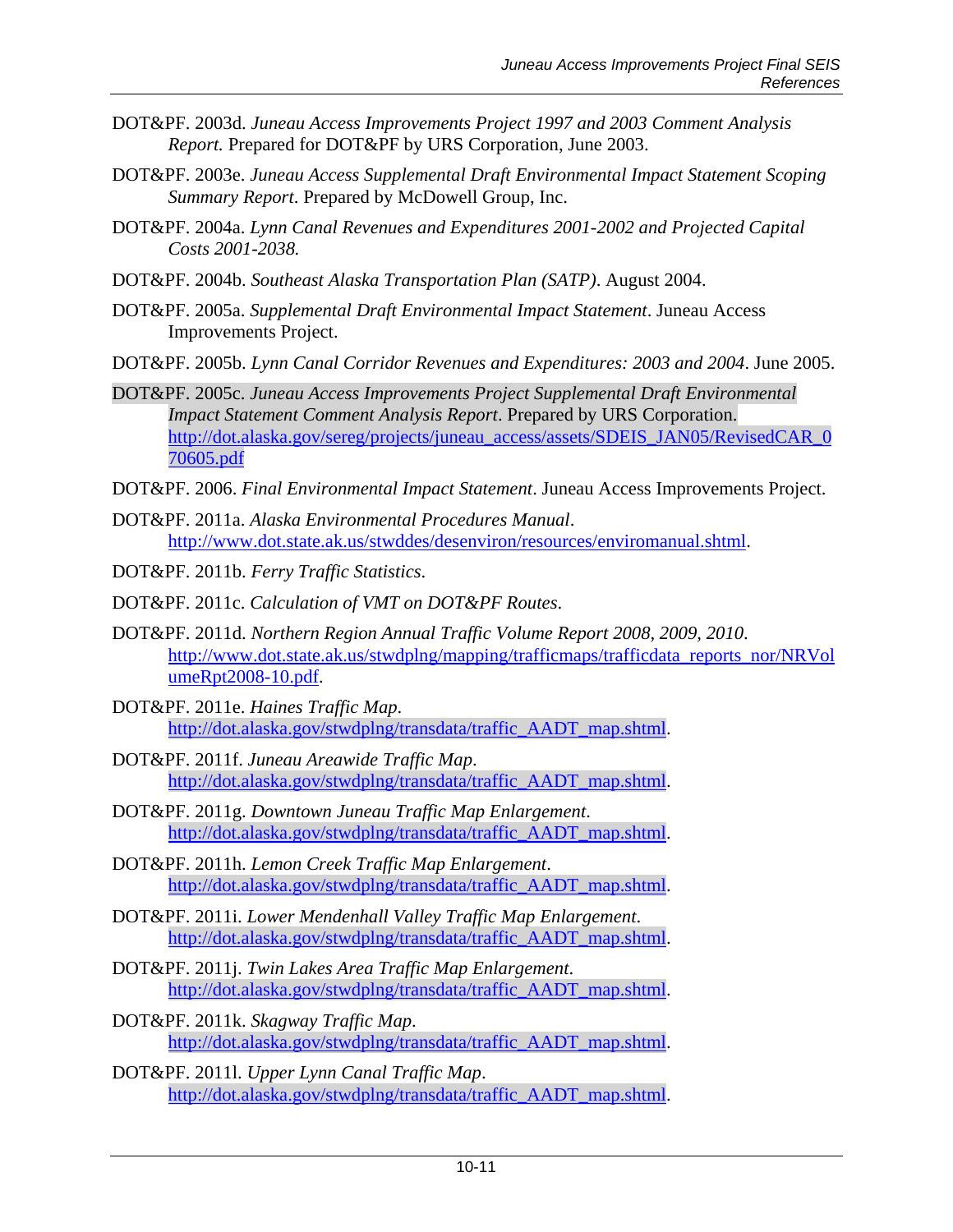- DOT&PF. 2012a. *Roads to Resources*. [http://dot.alaska.gov/roadstoresources/index.shtml.](http://dot.alaska.gov/roadstoresources/index.shtml) (accessed February 13, 2013).
- DOT&PF. 2012b. *Scoping Summary Report*. Juneau Access Improvements Project.
- DOT&PF. 2012c. 2009 *Alaska Traffic Crashes*. Division of Program Development, Transportation Information Group. [http://www.dot.alaska.gov/stwdplng/transdata/pub/accidents/2009\\_AK\\_CrashData.pdf.](http://www.dot.alaska.gov/stwdplng/transdata/pub/accidents/2009_AK_CrashData.pdf)
- DOT&PF. 2012d. *Alaska Class Ferry: Project Overview and Change in Direction*. December 20, 2012.
- DOT&PF. 2013a. *Southeast Region 2010 Traffic and Safety Report*. [http://www.dot.alaska.gov/stwdplng/transdata/traffic/sou\\_reports/2010\\_SER\\_Traffic\\_and](http://www.dot.alaska.gov/stwdplng/transdata/traffic/sou_reports/2010_SER_Traffic_and_Safety_Report.pdf) [\\_Safety\\_Report.pdf.](http://www.dot.alaska.gov/stwdplng/transdata/traffic/sou_reports/2010_SER_Traffic_and_Safety_Report.pdf)
- DOT&PF. 2013b. *Integrated Vegetation Management Plan for the Alaska Department of Transportation and Public Facilities*. Prepared by Shannon and Wilson, Inc., Seattle, Washington.
- DOT&PF. 2014a. *Southeast Alaska Transportation Plan (SATP) 2014 DRAFT*. June 2014.
- DOT&PF. 2014b. "Juneau Access Draft SEIS Comment Period Extended to Nov. 25." Press release, November 4, 2014.
- DOT&PF. 2016. State Transportation Improvement Program. <http://dot.alaska.gov/stwdplng/cip/stip/index.shtml>
- DOT&PF. 2017. Statewide Transportation Improvement Program. Amendment 3, approved June 28, 2017.<http://dot.alaska.gov/stwdplng/cip/stip/assets/STIP.pdf>
- Drew, D. 1999. "Karst Waters and Human Activities: an Overview." In *Karst Hydrogeology and Human Activities – Impacts, Consequences and Implications* (D. Drew and H. Hotzl, editors), Part 1, pp. 3–34. International Contributions to Hydrogeology 20, International Association of Hydrogeologists. A.A. Balkema Publishers, Brookfield, Vermont.
- Duncan, D. 2013. Telephone record of conversation between Derek Duncan (Vice President Alaska Operations, Goldbelt, Inc.) and Jessica Conquest (HDR) regarding the Goldbelt dock for miners, September 9, 2013.
- Earnest, M. 2012. Personal communication (e-mail) from Mark Earnest (Haines Borough) to M. Hartley (NEI), August 29, 2012.
- Earnest, M. 2013. Personal communication (e-mail) between Mark Earnest (Manager, Haines Borough) the Alaska Department of Transportation and Public Facilities regarding future mining activity near Haines, March 7, 2013.
- eBird. 2013. *Range and Point Maps*.<http://ebird.org/ebird/map> (accessed February 18, 2013).
- Eckert, G.L., M. Stekoll, and D. Okamoto. 2010. *Final Report to Alaska Department of Transportation and Public Facilities, Lynn Canal Marine Habitat Enhancement*. University of Alaska, Fairbanks, Alaska.
- Elliot Bay Design Group. 2013. *Day Boat ACF Design Study Report*. July 10, 2013.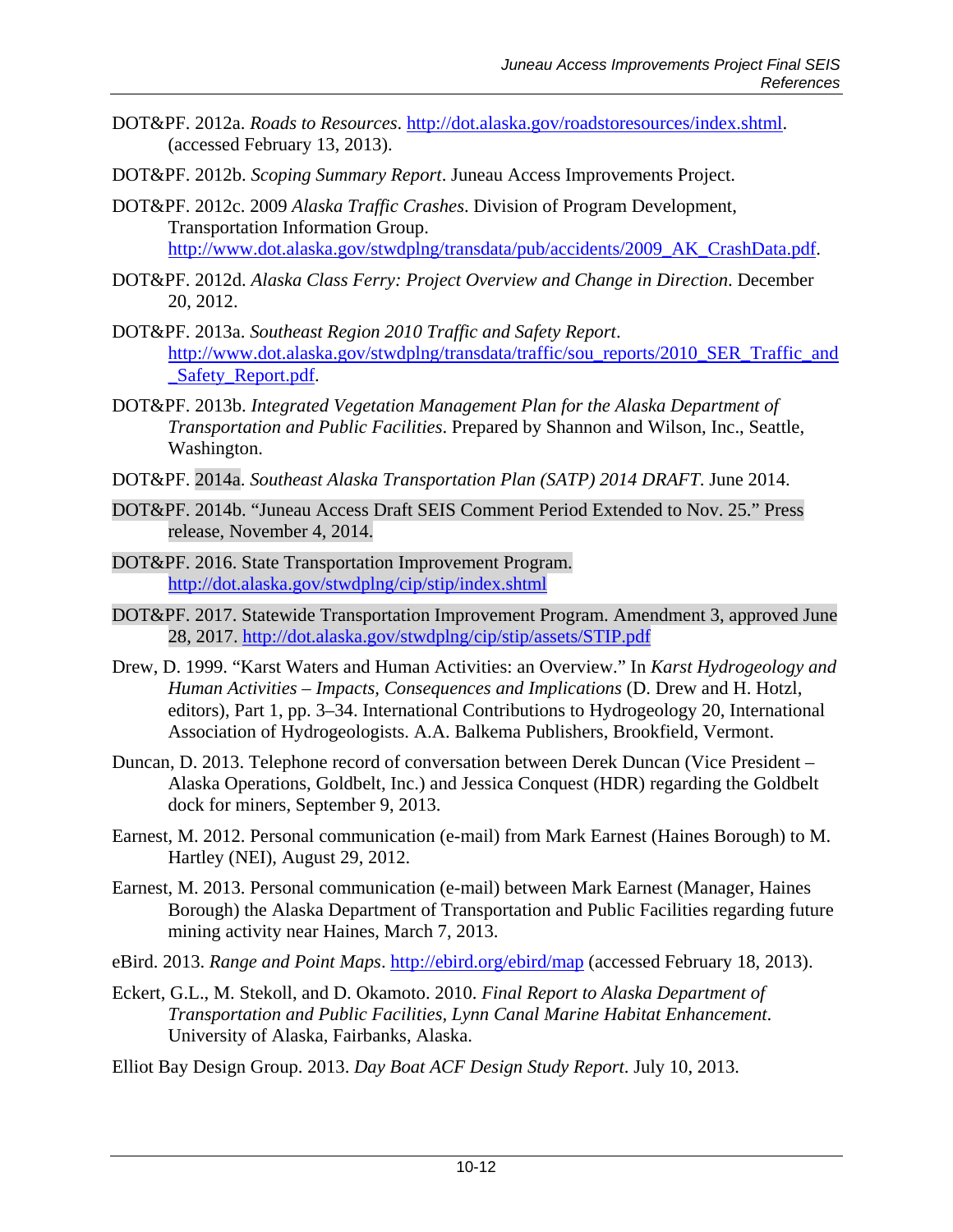- Environmental Laboratory. 1987. *Corps of Engineers Wetlands Delineation Manual*. Technical Report Y-87-1, plus Appendices A–C. U.S. Army Engineer Waterways Experiment Station, Vicksburg, Mississippi.
- EPA (U.S. Environmental Protection Agency). No date. *Clean Energy: Calculations and References.*
- EPA. 2016a. *Light-Duty Automotive Technology, Carbon Dioxide Emissions, and Fuel Economy Trends: 1975 Through 2016*. Executive Summary. EPA-420-S-16-001, November 2016. https://www.epa.gov/sites/production/files/2016-11/documents/420s16001.pdf.EPA. 2016b. Air Data: Air Quality Data Collected at Outdoor Monitors Across the US. <https://www.epa.gov/outdoor-air-quality-data> (accessed February 17, 2016).
- Esslinger, G.G., and J.L. Bodkin. 2009. *Status and Trends of Sea Otter Populations in Southeast Alaska, 1969–2003*. Scientific Investigations Report 2009-5045. Jointly supported by the U.S. Geological Survey, U.S. Fish and Wildlife Service, and Glacier Bay National Park and Preserve.
- FERC (Federal Energy Regulatory Commission). 2011. All Issued Permits March 2, 2011. Tongass National Forest Energy Program 2010–2014, Proposed and Unconstructed Projects. [https://docs.google.com/viewer?a=v&q=cache:d-08Dp](https://docs.google.com/viewer?a=v&q=cache:d-08Dp-gmEEJ:www.legis.state.ak.us/basis/get_documents.asp?session%3D27%26docid%3D4956+all+issued+permits+ferc+tongass&hl=en&gl=us&pid=bl&srcid=ADGEESi9_U9W-o7Vd6Fv4BbRltturE0BovCj-a7xwPGl4e3HEyHsC0yE1eIqfXkNAE6VoYjqbfU8QSNmjOE8O184z8b6Dr1NYyzVuGFLVj5bmog9aX68HpwEgw8px0GpzCaxDimHQjCM&sig=AHIEtbRCSPeZU6i8ILz3l4DoufFtzOZq-A)[gmEEJ:www.legis.state.ak.us/basis/get\\_documents.asp?session%3D27%26docid%3D49](https://docs.google.com/viewer?a=v&q=cache:d-08Dp-gmEEJ:www.legis.state.ak.us/basis/get_documents.asp?session%3D27%26docid%3D4956+all+issued+permits+ferc+tongass&hl=en&gl=us&pid=bl&srcid=ADGEESi9_U9W-o7Vd6Fv4BbRltturE0BovCj-a7xwPGl4e3HEyHsC0yE1eIqfXkNAE6VoYjqbfU8QSNmjOE8O184z8b6Dr1NYyzVuGFLVj5bmog9aX68HpwEgw8px0GpzCaxDimHQjCM&sig=AHIEtbRCSPeZU6i8ILz3l4DoufFtzOZq-A) [56+all+issued+permits+ferc+tongass&hl=en&gl=us&pid=bl&srcid=ADGEESi9\\_U9W](https://docs.google.com/viewer?a=v&q=cache:d-08Dp-gmEEJ:www.legis.state.ak.us/basis/get_documents.asp?session%3D27%26docid%3D4956+all+issued+permits+ferc+tongass&hl=en&gl=us&pid=bl&srcid=ADGEESi9_U9W-o7Vd6Fv4BbRltturE0BovCj-a7xwPGl4e3HEyHsC0yE1eIqfXkNAE6VoYjqbfU8QSNmjOE8O184z8b6Dr1NYyzVuGFLVj5bmog9aX68HpwEgw8px0GpzCaxDimHQjCM&sig=AHIEtbRCSPeZU6i8ILz3l4DoufFtzOZq-A)[o7Vd6Fv4BbRltturE0BovCj](https://docs.google.com/viewer?a=v&q=cache:d-08Dp-gmEEJ:www.legis.state.ak.us/basis/get_documents.asp?session%3D27%26docid%3D4956+all+issued+permits+ferc+tongass&hl=en&gl=us&pid=bl&srcid=ADGEESi9_U9W-o7Vd6Fv4BbRltturE0BovCj-a7xwPGl4e3HEyHsC0yE1eIqfXkNAE6VoYjqbfU8QSNmjOE8O184z8b6Dr1NYyzVuGFLVj5bmog9aX68HpwEgw8px0GpzCaxDimHQjCM&sig=AHIEtbRCSPeZU6i8ILz3l4DoufFtzOZq-A)[a7xwPGl4e3HEyHsC0yE1eIqfXkNAE6VoYjqbfU8QSNmjOE8O184z8b6Dr1NYyzVuG](https://docs.google.com/viewer?a=v&q=cache:d-08Dp-gmEEJ:www.legis.state.ak.us/basis/get_documents.asp?session%3D27%26docid%3D4956+all+issued+permits+ferc+tongass&hl=en&gl=us&pid=bl&srcid=ADGEESi9_U9W-o7Vd6Fv4BbRltturE0BovCj-a7xwPGl4e3HEyHsC0yE1eIqfXkNAE6VoYjqbfU8QSNmjOE8O184z8b6Dr1NYyzVuGFLVj5bmog9aX68HpwEgw8px0GpzCaxDimHQjCM&sig=AHIEtbRCSPeZU6i8ILz3l4DoufFtzOZq-A) [FLVj5bmog9aX68HpwEgw8px0GpzCaxDimHQjCM&sig=AHIEtbRCSPeZU6i8ILz3l4](https://docs.google.com/viewer?a=v&q=cache:d-08Dp-gmEEJ:www.legis.state.ak.us/basis/get_documents.asp?session%3D27%26docid%3D4956+all+issued+permits+ferc+tongass&hl=en&gl=us&pid=bl&srcid=ADGEESi9_U9W-o7Vd6Fv4BbRltturE0BovCj-a7xwPGl4e3HEyHsC0yE1eIqfXkNAE6VoYjqbfU8QSNmjOE8O184z8b6Dr1NYyzVuGFLVj5bmog9aX68HpwEgw8px0GpzCaxDimHQjCM&sig=AHIEtbRCSPeZU6i8ILz3l4DoufFtzOZq-A) [DoufFtzOZq-A](https://docs.google.com/viewer?a=v&q=cache:d-08Dp-gmEEJ:www.legis.state.ak.us/basis/get_documents.asp?session%3D27%26docid%3D4956+all+issued+permits+ferc+tongass&hl=en&gl=us&pid=bl&srcid=ADGEESi9_U9W-o7Vd6Fv4BbRltturE0BovCj-a7xwPGl4e3HEyHsC0yE1eIqfXkNAE6VoYjqbfU8QSNmjOE8O184z8b6Dr1NYyzVuGFLVj5bmog9aX68HpwEgw8px0GpzCaxDimHQjCM&sig=AHIEtbRCSPeZU6i8ILz3l4DoufFtzOZq-A) (accessed July 2012).
- FERC. 2013. Licensing. *Hydropower Industries*. [http://www.ferc.gov/industries/hydropower/gen-info/licensing.asp.](http://www.ferc.gov/industries/hydropower/gen-info/licensing.asp)
- FHWA (Federal Highway Administration). 1986. *Appropriate Level of Highway Air Quality Analysis for a CE, EA/FONSI, and EIS*. March 1986.
- FHWA. 1988. *Interim Guidance – Hazardous Waste Sites Affecting Highway Project Development*. Memorandum to Regional Federal Highway Administrators, August 5, 1988.
- FHWA. 1997. *Supplemental Hazardous Waste Guidance*. Memorandum to Division Administrators, January 16, 1997.
- FHWA. 1998. *FHWA Actions to Address Environmental Justice in Minority Populations and Low-Income Populations*. FHWA Order 6640.23, December 2, 1998 (canceled June 14, 2012 by FHWA Order 6640.23A). [http://www.fhwa.dot.gov/legsregs/directives/orders/664023a.cfm.](http://www.fhwa.dot.gov/legsregs/directives/orders/664023a.cfm)
- FHWA. 2005. *Section 4(f) Policy Paper*. FHWA Office of Planning, Environmental and Realty, Project Development and Environmental Review, March 1, 2005. [http://environment.fhwa.dot.gov/projdev/4fpolicy.htm#2.](http://environment.fhwa.dot.gov/projdev/4fpolicy.htm%232)
- FHWA. 2013. *Questions and Answers on Environmental Justice*. [http://www.fhwa.dot.gov/environment/environmental\\_justice/facts/ejfaq.cfm.](http://www.fhwa.dot.gov/environment/environmental_justice/facts/ejfaq.cfm)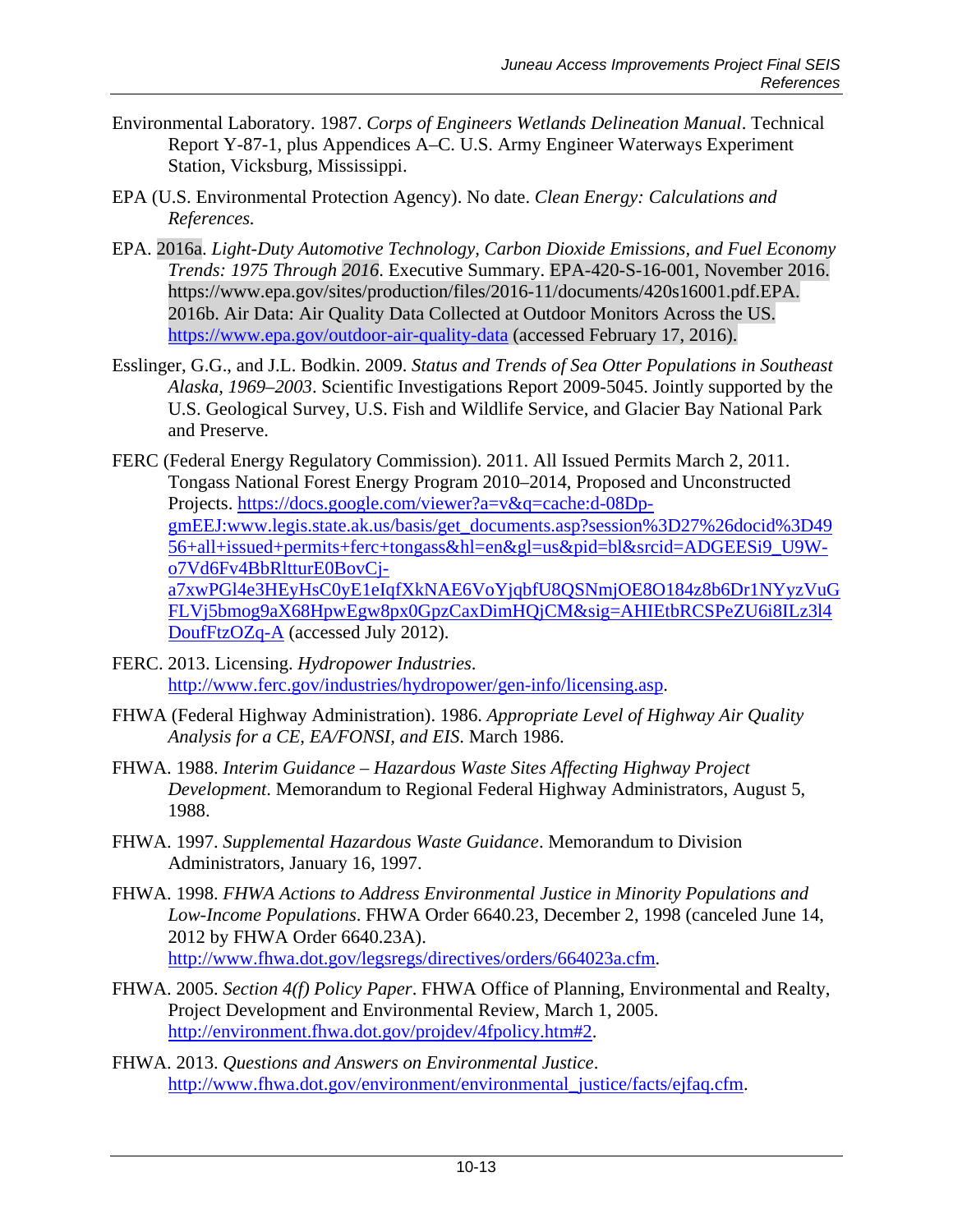- Flynn, R.W., S.B. Lewis, L.R. Beier, G.W. Pendleton, A.P. Crupi, and D.P Gregovich. 2012. *Spatial Use, Habitat Selection, and Population Ecology of Brown Bears along the Proposed Juneau Access Improvements Road Corridor, Southeast Alaska. Final Wildlife Research Report, SDF&G/DWC/WRR-2012-04*. Alaska Department of Fish and Game, Division of Wildlife Conservation.
- Ford, D. C., and P. W. Williams. 1994. *Karst Geomorphology and Hydrology*. Chapman & Hill, London.
- Foster Wheeler Environmental Corporation. 2003. *Tongass National Forest Forest-Level Roads Analysis*. Tongass National Forest, Region 10, U.S. Department of Agriculture, Forest Service, Juneau, Alaska.
- Fraser, J.D., and R.G. Anthony. 2008. "Human Disturbance and Bald Eagles." In *Bald Eagles in Alaska* (B.A. Wright and P.F. Schempf, editors), pp. 304–314. Hancock Wildlife Foundation (Blaine, Washington), Bald Eagle Research Institute (University of Alaska Southeast, Juneau, Alaska), and American Bald Eagle Foundation (Haines, Alaska).
- Gehrels, G.E., and H.C. Berg. 1992. Geologic Map of Southeastern Alaska: U.S. Geological Survey Miscellaneous Investigations Series Map I-1867, 1 sheet, scale 1:600,000.
- Gehrels, G.E., and H.C. Berg. 1994. "Geology of Southeastern Alaska." In *The Geology of North America, Volume G-1, The Geology of Alaska,* pp. 451–467. The Geological Society of America.
- Gerrish, J. 2012. Personal communication (e-mail) from John Gerrish (AMHS) to Northern Economics, Inc., June 2012.
- Glosten (Glosten Associates, Inc.). 1999. *Juneau Access Marine Alternatives Study*. Report prepared for DOT&PF, Juneau, Alaska, March 1999.
- Goldbelt (Goldbelt, Inc.). 1996. *Echo Cove Master Plan*. March 1996.
- Goldbelt. 2012. *Goldbelt Lands and Real Estate, Echo Cove*. [http://www.goldbelt.com/lands](http://www.goldbelt.com/lands-real-estate/echo-cove)[real-estate/echo-cove](http://www.goldbelt.com/lands-real-estate/echo-cove) (accessed October 9, 2012).
- Golder Associates. 2006. *Final Report, Lynn Canal Highway, Phase I, Zone 4 Geotechnical Investigation*. State Project Number 71100.
- Golder Associates. 2012. *Revision of Geologic Hazard Summary – Juneau Access Improvements Supplemental Environmental Impact Statement Technical Memorandum*.
- Goldstein, M., D. Martin, and M.C. Stensvold. 2009. *2009 Forest Service Alaska Region Sensitive Species List Assessment and Proposed Revisions to the 2002 List*.
- Gorbics, C.S., and J.E. Bodkin. 2001. "Stock structure of sea otters (*Enhydra lutris kenyoni*) in Alaska." *Marine Mammal Science* 17(3): 632-647.
- Gorte, R.W. 2009. "Carbon Sequestration in Forests." Congressional Research Service Report for Congress. https://fas.org/sgp/crs/misc/RL31432.pdf (accessed January 26, 2017).
- GovCB (Government Contract & Bid). 2011. *Juneau-Glacier Highway Extension*.
- Grande Portage Resources. 2012. *Technical Report on the Herbert Glacier Gold Project, Southeast Alaska.* Prepared by Yukuskokon Professional Services, LLC, May 28, 2012.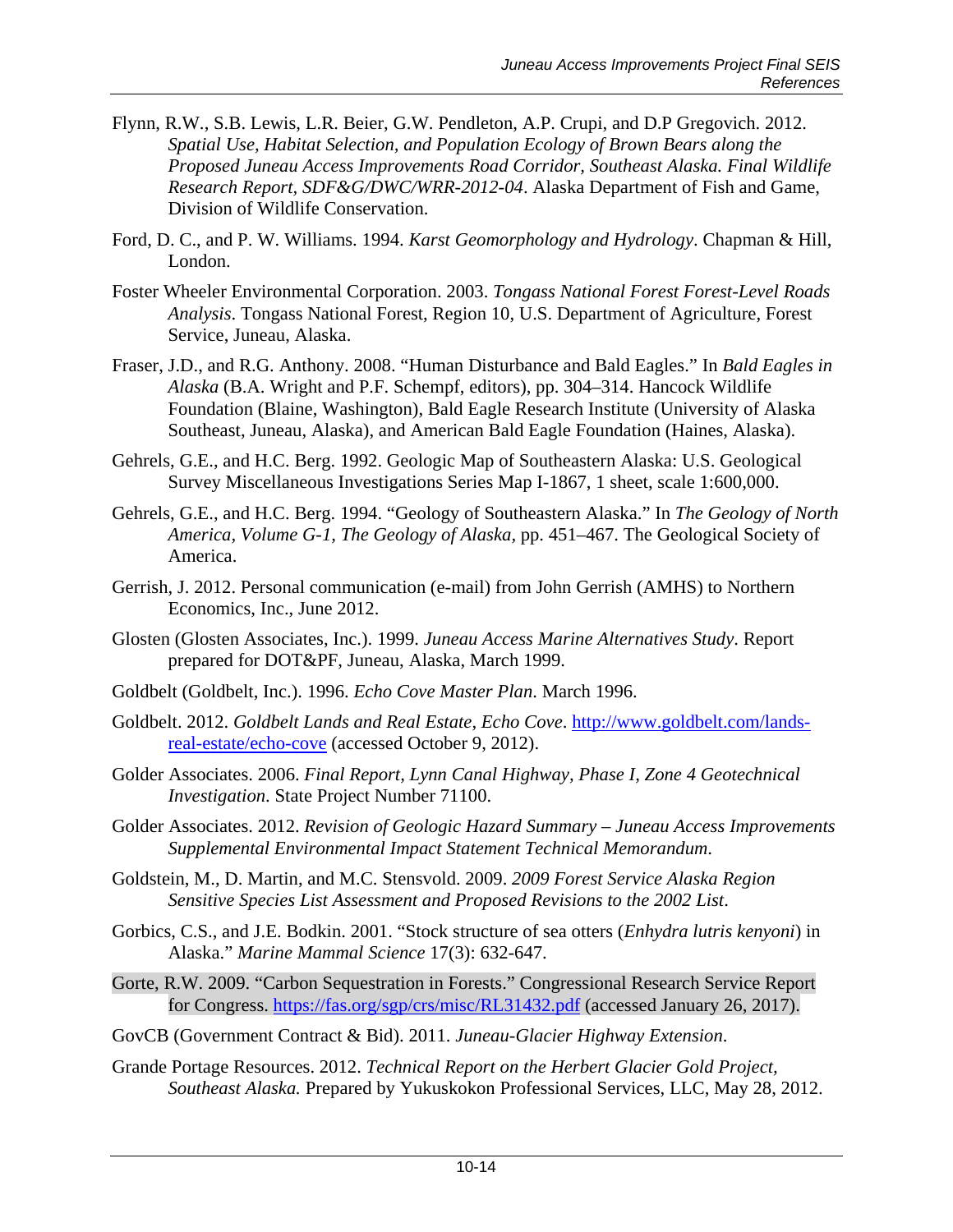- Griffin, P. 2004. Signed concurrence letter from R. Yost (Project Manager, DOT&PF) to Peter Griffin (Juneau District Ranger, U.S. Forest Service) regarding significant recreation facilities, August 13, 2004.
- Grossman, E. 2012. Personal communication between Ed Grossman (U.S. Forest Service) and Donette Miranda (HDR), September 28, 2012.

Haines Borough. 1997. Resolution 418. Adopted March 18, 1997.

Haines Borough. 2004. Resolution 04-08-046. Adopted August 4, 2004.

- Haines Borough. 2007a. *Haines Coastal Management Plan: Final Plan Amendment*. Prepared with assistance from Sheinberg Associates, Juneau, Alaska.
- Haines Borough. 2007b. Resolution 07-11-116: A Resolution of the Haines Borough Assembly Reaffirming its Support of Resolution 04-04-042 and its Preference for Improved Ferry Service Rather than an East Lynn Canal Highway. Adopted November 20, 2007.
- Haines Borough. 2008. Zoning districts Zones: Mud Bay Planning/Zoning District. Haines Borough Code 18.70.030B. [http://www.codepublishing.com/AK/HainesBorough/?HainesBorough02/HainesBorough](http://www.codepublishing.com/AK/HainesBorough/?HainesBorough02/HainesBorough0238.html&?f) [0238.html&?f](http://www.codepublishing.com/AK/HainesBorough/?HainesBorough02/HainesBorough0238.html&?f) (accessed February 16, 2017).
- Haines Borough 2009. Resolution 09-11-177. Adopted November 23, 2009.
- Haines Borough. 2011. Resolution 11-11-316. Adopted November 15, 2011.
- Haines Borough. 2012. *2025 Comprehensive Plan*. Available online at [http://www.hainesalaska.gov/planningzoning/comprehensive-plan-adopted.](http://www.hainesalaska.gov/planningzoning/comprehensive-plan-adopted)
- Haines Borough. 2013. *Haines Borough Code: Title 18 - Land Use/Development*. City of Haines and Haines Borough. Adopted 2000; amended 2013.
- Haines Borough. 2014. Letter from Stephanie Scott (Mayor, Haines Borough) to Senator Dennis Egan (Chair, Senate Transportation Committee) and Representative Peggy Wilson (Chair, House Transportation Committee) March 5, 2014.
- Haines Chamber of Commerce. 1997. Resolution Opposing Construction of the Juneau Access Project and Supporting Improved Ferry Service.
- Haines Convention and Visitors Bureau. 2013. H*aines, The Adventure Capital of Alaska: By Air*. <http://haines.ak.us/air> (accessed April 24, 2013).
- Haines-Skagway Fast Ferry, LLC. 2012. Company website. http://www.hainesskagwayfastferry.com/ (accessed January 3, 2013).
- Haines-Skagway Fast Ferry, LLC. 2013. *Haines-Skagway Fast Ferry*. [http://www.hainesskagwayfastferry.com/reservations/index.php.](http://www.hainesskagwayfastferry.com/reservations/index.php)
- Haney, J.C. 1990. "Winter habitat of Common [Loons on the continental shelf of the southeastern](http://bna.birds.cornell.edu/bna/species/313/biblio/bib065)  [United States."](http://bna.birds.cornell.edu/bna/species/313/biblio/bib065) *Wilson Bulletin* 102:253–263.
- Hanson, R.A., and R.A. Combellick. 1998. *Planning Scenario Earthquakes for Southeast Alaska.* Miscellaneous Publication #34. Published by the State of Alaska Department of Natural Resources, Division of Geological and Geophysical Surveys.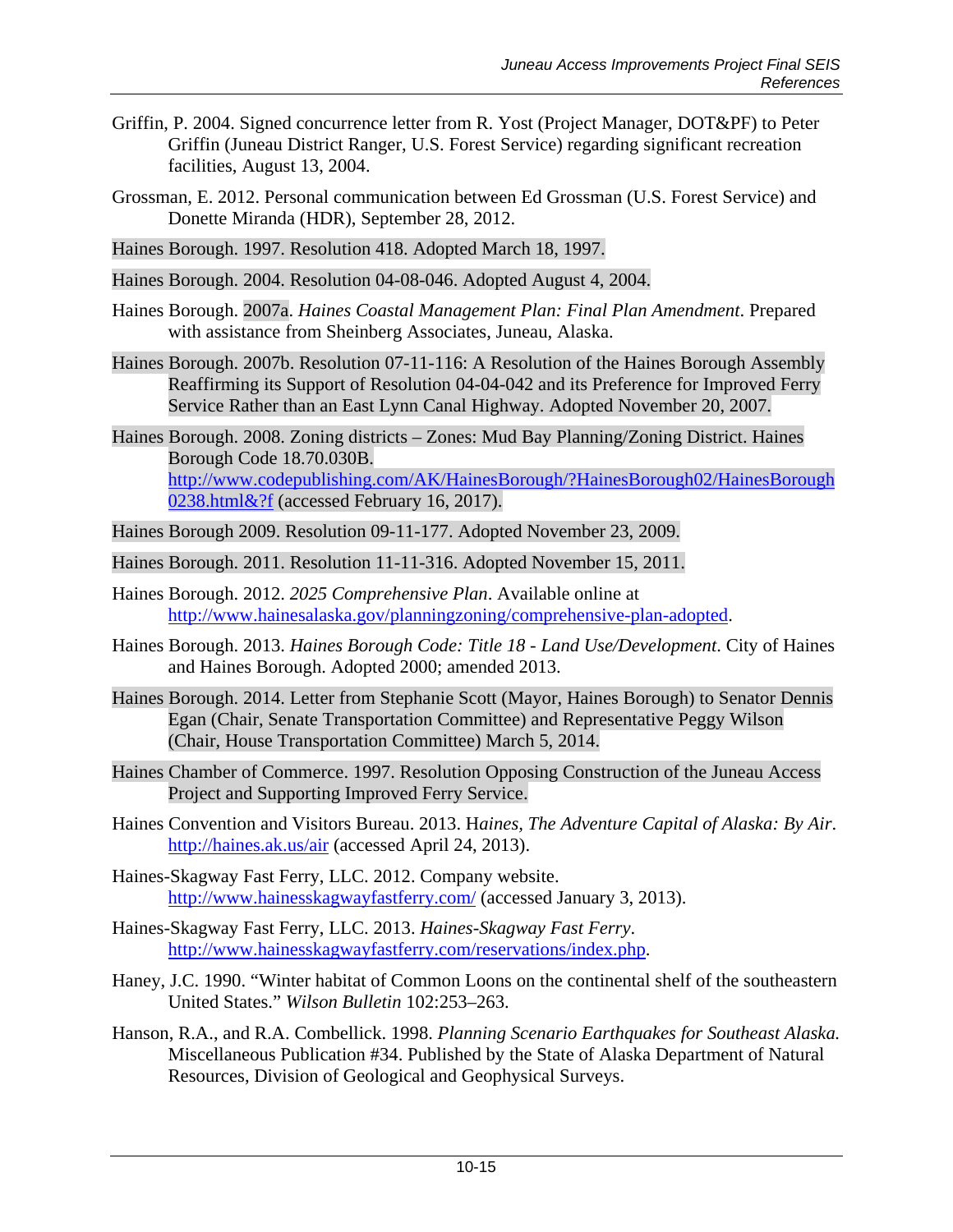- Harris, P.M., A.D. Neff, and S.W. Johnson. 2012. Changes in eelgrass habitat and faunal assemblages associated with coastal development in Juneau, Alaska. NOAA Technical Memorandum NMFS-AFSC-240. Sediment Cap Monitoring Plan. Prepared for the City and Borough of Juneau & Operations Section, Alaska District, U.S. Army Corps of Engineers.
- Hart, H., and G. Chaney. 2012. Personal communication (telephone interview) between Hal Hart (Planning Director, CBJ), Greg Chaney (Planning Manager, CBJ), and Terri Morrell (HDR), August 30, 2012.
- Haufler, J. B., C. A. Mehl, and S. Yeats. 2010. *Climate change: anticipated effects on ecosystem services and potential actions by the Alaska Region, U.S. Forest Service*. Ecosystem Management Research Institute, Seeley Lake, Montana (accessed January 30, 2013).
- HDR, Inc. 2013a. *Alternative Travel Times Draft Memo* to File from John McPherson and Laurie Cummings.
- HDR, Inc. 2013b. Alternatives *Ferry Fares Draft Memo* to File.
- Hecla Mining Company (Hecla). 2012. *Operations*.<http://www.hecla-mining.com/operations/> (accessed October 11, 2012).
- Hessing, P. 2002. "Unit 1D moose management report." In *Moose management report of survey and inventory activities 1 July 1999-30 June 2001* (C. Healy, editor), pp. 42–54. Alaska Department of Fish and Game, Project 1.0, Juneau, Alaska.
- Hickel, W. 1994. Letter from Wally Hickel (Governor of State of Alaska) to Phil Janik (U.S. Forest Service Regional Forester), November 16, 1994.
- Hodges, J.I. 2011. "Bald eagle population surveys of the North Pacific Ocean, 1967–2010." *Northwestern Naturalist* 92:7–12.
- Hodges, J.I., and F.C. Robards. 1982. "Observations of 3,850 bald eagle nests in Southeast Alaska." In *Raptor management and biology in Alaska and western Canada* (W.N. Ladd and P.F. Schempf, editors), pp. 37–46. FWS/AK/PROC-82, USFWS, Anchorage, Alaska.
- Holman, K.K., P.S. McDonald, and D.A. Armstrong. 2006. Intertidal migration and habitat use by subadult Dungeness crab *Cancer magister* in a NE Pacific estuary. *Marine Ecology Progress Series* 308:183-195.
- Holst, S. 1999. "Road or Fast Ferries? Knowles Postpones Decision." *The Juneau Empire*, November 26, 1999. [http://juneauempire.com/stories/112699/Loc\\_transport.shtml#.WJjbJWYzW71](http://juneauempire.com/stories/112699/Loc_transport.shtml%23.WJjbJWYzW71) (accessed February 2, 2017).
- Hornocker, M.G., and H.S. Hash. 1981. "Ecology of the wolverine in northwestern Montana." *Canadian Journal of Zoology* 59:1286-1301.
- Inklebarger, T. 2003. "State Restarts Juneau Access Study: Shelved by Knowles, Draft EIS Expected in Spring 2004." *The Juneau Empire*, March 26, 2003. [http://juneauempire.com/stories/032603/loc\\_acessstudy.shtml#.WJjdN2YzW71](http://juneauempire.com/stories/032603/loc_acessstudy.shtml%23.WJjdN2YzW71) (accessed February 2, 2017).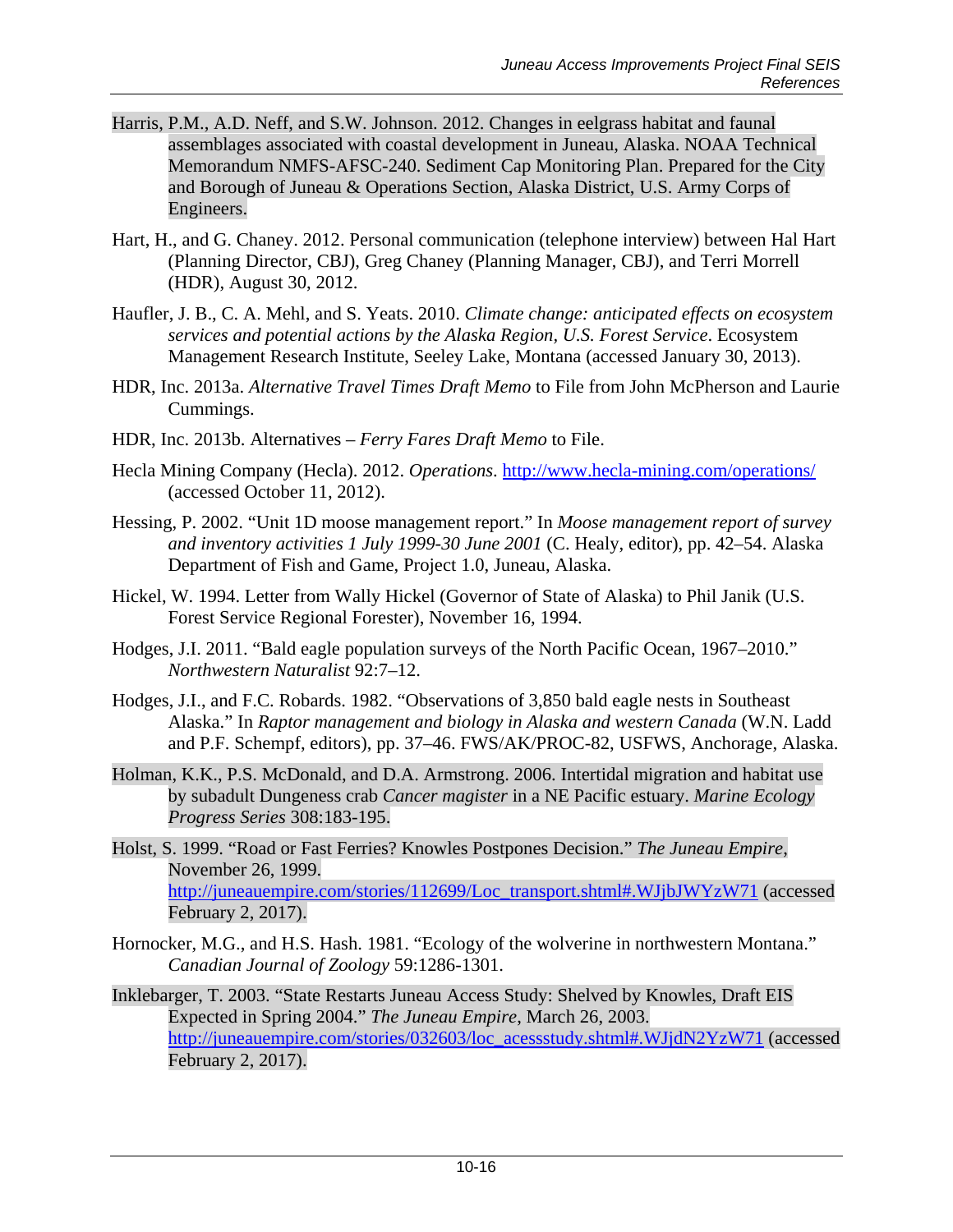- Inklebarger, T. 2004. "Skagway vote could block road to Juneau: State says a \$70 million tunnel built under Dewey Lakes could provide alternate route." The Juneau Empire, October 5, 2004. [http://juneauempire.com/stories/100504/loc\\_skagway.shtml#.WPEZBmZ1q70](http://juneauempire.com/stories/100504/loc_skagway.shtml%23.WPEZBmZ1q70)
- Interagency Working Group on the Social Cost of Greenhouse Gases. 2016. *Technical Support Document: Technical Update of the Social Cost of Carbon for Regulatory Impact Analysis Under Executive Order 12866.* [https://www.epa.gov/sites/production/files/2016-](https://www.epa.gov/sites/production/files/2016-12/documents/sc_co2_tsd_august_2016.pdf) [12/documents/sc\\_co2\\_tsd\\_august\\_2016.pdf](https://www.epa.gov/sites/production/files/2016-12/documents/sc_co2_tsd_august_2016.pdf)
- Irwin, T. 2004. ADNR signed concurrence letter in response to request letter from R. Yost, DOT&PF. August 23, 2004.
- Isleib, M.E. 2008. "Avian Resources for Southeast Alaska: A Brief Review and Their Importance to Eagles." In *Bald Eagles in Alaska* (B.A. Wright and P.F. Schempf, eds.), pp. 68–71. Hancock Wildlife Foundation (Blaine, Washington), Bald Eagle Research Institute (University of Alaska Southeast, Juneau, Alaska), and American Bald Eagle Foundation (Haines, Alaska).
- Jacobson, M. 2003. USFWS, personal communication, October 2003.
- Jansen, J.K., P.L. Boveng, S.P. Dahl, and J.L. Bengtson. 2010. "Reaction of Harbour Seals to Cruise Ships." *Journal of Wildlife Management* 74(6):1186-1194.
- JEDC (Juneau Economic Development Council). 2012a. *The 2012 Juneau and Southeast Alaska Economic Indicators.* [http://www.jedc.org/sites/default/files/02%20Juneau%20%26%20SE%20Overview.pdf.](http://www.jedc.org/sites/default/files/02%20Juneau%20%26%20SE%20Overview.pdf)
- JEDC. 2012b. *Juneau Housing Needs Assessment*. [http://www.jedc.org/sites/default/files/2012%20Juneau%20Housing%20Needs%20Asses](http://www.jedc.org/sites/default/files/2012%20Juneau%20Housing%20Needs%20Assessment%20v%2011%2020%2012.pdf) [sment%20v%2011%2020%2012.pdf.](http://www.jedc.org/sites/default/files/2012%20Juneau%20Housing%20Needs%20Assessment%20v%2011%2020%2012.pdf)
- Jehl, J.R. 1970. ["A Mexican specimen of the Yellow-billed Loon."](http://bna.birds.cornell.edu/bna/species/121/biblio/bib049) *Condor* 72:376.
- Jemison, L.A. 2013. Personal communication between L.A. Jemison (Marine Mammal Biologist, ADF&G) and K. Lestyk (Marine Mammal Biologist, HDR), March 21, 2013.
- Johnson, N.P. 1990. *Nesting Bald Eagles in Urban Areas of Southeast Alaska: Assessing Highway Construction and Disturbance Impact*. Transportation Research Record, 1279: pp. 1, 60-68.
- Johnson, S.R., J.J. Burns, C.I. Malme, and R.A. Davis. 1990. "Synthesis of information on the effects of noise and disturbance on major haulout concentrations of Bering Sea pinnipeds." In *Alaska OSC region 3rd Info. Transfer Meeting Conf. Proceedings,* pp. 81– 92. Jan.30-Feb.1, 1991, Anchorage, Alaska.
- Johnson, S.W., M.L. Murphy, D.J. Csepp, P.M. Harris, and J.F. Thedinga. 2003. A survey of fish assemblages in eelgrass and kelp habitats of southeastern Alaska. NOAA Technical Memorandum NMFS-AFSC-139.
- Joling, D. 2000. "Legislators Debate Fast Ferry Option for Improved Juneau Access." *The Peninsula Clarion*, March 12, 2000. [http://peninsulaclarion.com/stories/031200/ala\\_031200ala013.shtml#.WJjcjWYzW71](http://peninsulaclarion.com/stories/031200/ala_031200ala013.shtml%23.WJjcjWYzW71) (accessed February 2, 2017).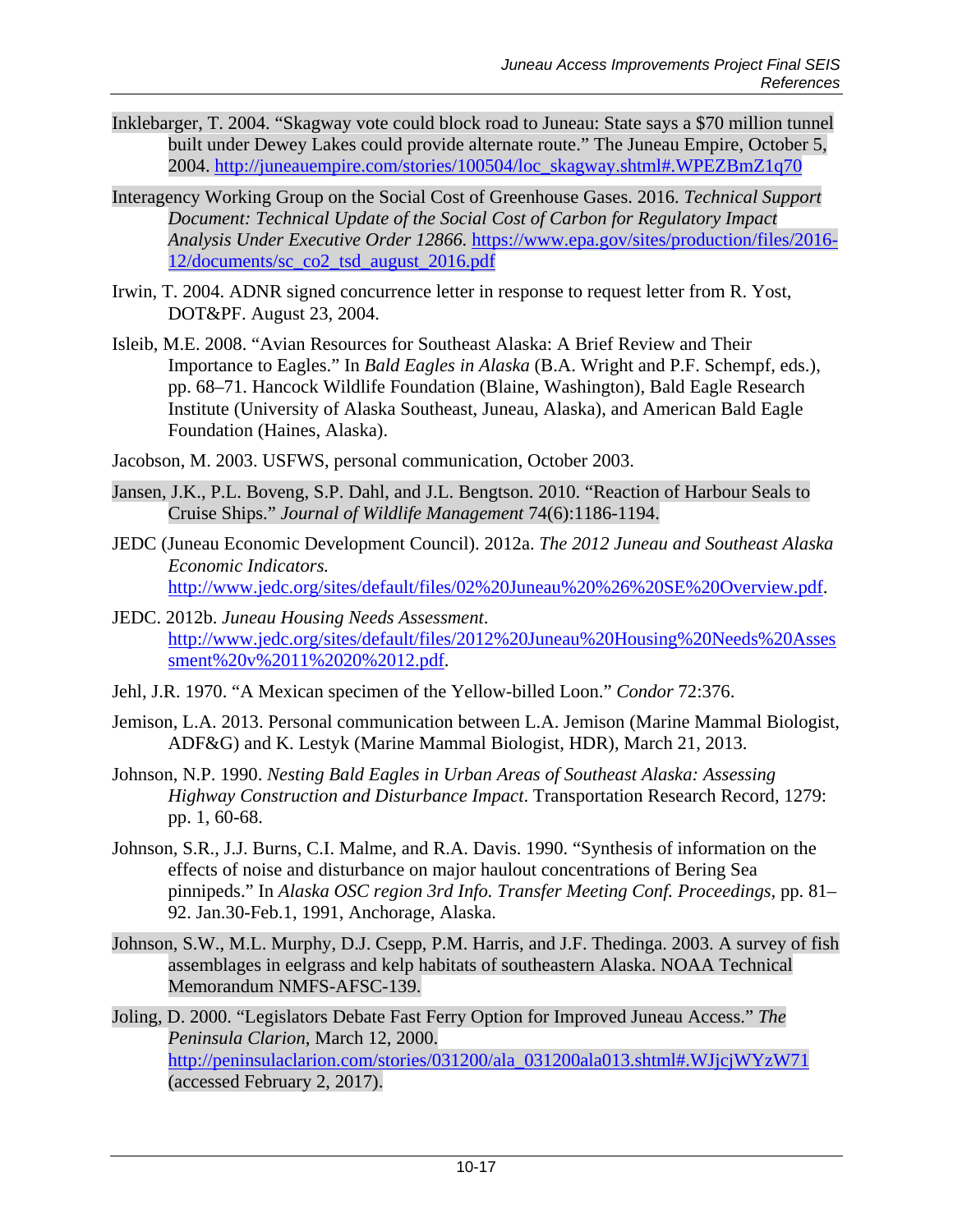- Josephson, R. 2012. Telephone record of conversation between R. Josephson (Area Forester, Division of Forestry, Northern Southeast Area) and Carol Snead (HDR), September 12, 2012.
- Juneau Taxi & Tours, Capital Cab, and Glacier Taxi and Tours. 2012. Telephone record of conversation between Juneau Taxi & Tours, Capital Cab, Glacier Taxi & Tours, and Jessica Conquest (HDR) regarding transit service to Katzehin, November 14, 2012.
- Keen, J. 2012. Telephone record of conversation between John Keen (Transit Operations, Capital Transit) and Terri Morrell (HDR) regarding transit service to Katzehin, September 5, 2012.
- Knapp, G. 2015. "An Introduction to Alaska Fiscal Facts and Choices." Institute of Social and Economic Research, University of Alaska Anchorage. [http://www.iser.uaa.alaska.edu/Publications/presentations/2016\\_02\\_02-](http://www.iser.uaa.alaska.edu/Publications/presentations/2016_02_02-AnIntroductionAKFiscaFactsChoices.pdf) [AnIntroductionAKFiscaFactsChoices.pdf](http://www.iser.uaa.alaska.edu/Publications/presentations/2016_02_02-AnIntroductionAKFiscaFactsChoices.pdf) (accessed January 23, 2017).
- Konya, C.J., and E.J. Walter. 2003. *Rock Blasting and Overbreak Control*. 2nd edition. Publication No. FHWA-HI-92-001. Federal Highway Administration, U.S. Department of Transportation.
- Krebs, J., E.C. Lofroth, J.P. Copeland, V. Banci, D. Cooley, H.N. Golden, A. J. Magoun, R. Mulders, and B. Shults. 2004. "Synthesis of survival rates and causes of mortality in North American wolverines." *Journal of Wildlife Management* 68:493–502.
- Kreiger, R., and C. Schultz. 2011. "2011 Alaska Rental Survey." *Alaska Economic Trends*. <http://laborstats.alaska.gov/trends/aug11art2.pdf>
- Kruse, J., and R. Frazier. 1988. *Reports to the Communities of Southeast Alaska: Tongass Resource Use Cooperative Survey*. Institute of Social and Economic Research, University of Alaska Anchorage.<http://www.iser.uaa.alaska.edu/Publications/tongass.htm> (accessed July 30, 2013).
- Laist, D.W., A.R. Knowlton, J.G. Mead, A.S. Collet, and M. Podesta. 2001. "Collisions Between Ships and Whales." *Marine Mammal Science*, 17(1):35-75. Society of Marine Mammalogy.
- Laurel, B.J., A.W. Stoner, C.H. Ryer, T.P. Hurst, and A.A. Abookire. 2007. "Comparative habitat associations in juvenile Pacific cod and other gadids using seines, baited camera and laboratory techniques." *Journal of Experimental Marine Biology and Ecology* 351: 42-55.
- Lavrakas, D. 2012. "Yukon Gateway Project: Skagway's \$80 million Port Plan." *Alaska Business Monthly.* March 1, 2012. [http://www.thefreelibrary.com/\\_/print/PrintArticle.aspx?id=283260414](http://www.thefreelibrary.com/_/print/PrintArticle.aspx?id=283260414) (accessed March 15, 2013).
- Lawson, G. 2013. Telephone record of conversation between Grant Lawson (Public Works Director, Skagway), Tim (Water Operator, Skagway), and Jessica Conquest (HDR) regarding public works upgrades, January 28, 2013.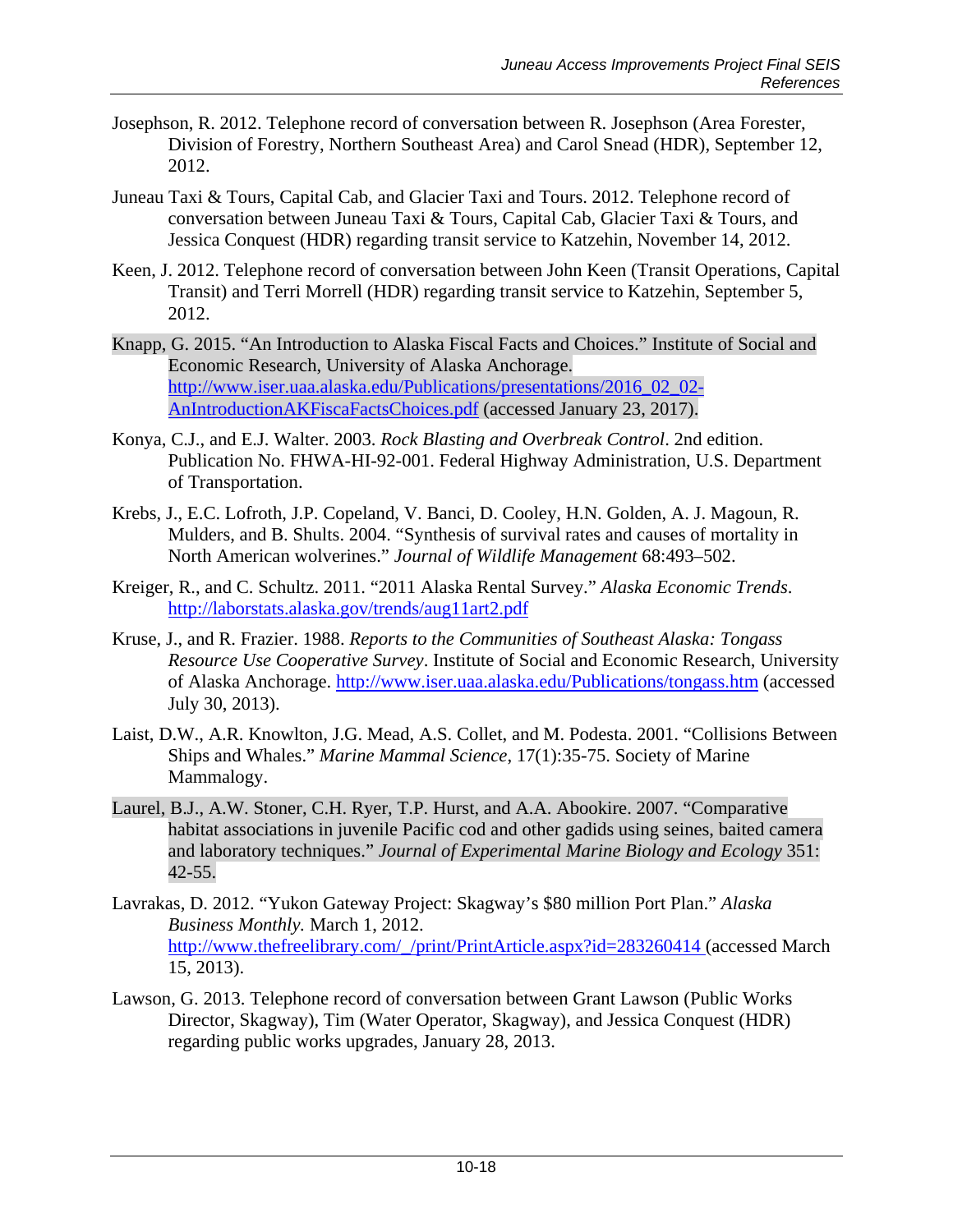- Lemke, R.W. 1974. *Reconnaissance Engineering Geology of the Wrangell Area, Alaska, with Emphasis on Evaluation of Earthquake and Other Geologic Hazards*. United States Geological Survey, Open-File Report *In* Shannon & Wilson, Inc. 1994. Juneau Access Improvement Reconnaissance Engineering Report, Appendix C, Geology Report. Report prepared for H.W. Lochner, Inc., Bellevue, Washington.
- Lewis, S. 2012. Personal communication between Steve Lewis (USFWS) and Leandra Cleveland (HDR), November 12, 2012.
- Lewis, S.B., R.W. Flynn, L.R. Beier, D.P. Gregovich, and N.L. Barten. 2012*. Spatial use, habitat selection, and diets of wolverines along the proposed Juneau Access Improvements road corridor, Southeast Alaska*. Final wildlife research report. ADF&G/DWC/WRR-2012-05. Alaska Department of Fish and Game, Juneau, Alaska.
- Lincer, J.L., W. Clark, and M.N. France, Jr. 1978. "Working Bibliography of the Bald Eagle Breeding Population in Southeast Alaska." *Journal of Wildlife Management* 43:219–221.
- Loiselle, B. 2012. Telephone interview between Bob Loiselle (Goldbelt Representative), Marcus Hartley (NEI), and Terri Morrell (HDR), September 5, 2012.
- Love, D. 1999. "West Lynn Canal Karst Inventory." *The Alaskan Caver, Glacier Grotto*. Vol. 19, No.3, pp. 11–17. April 1999.
- Marston, B.H., M.F. Willson, and S.M. Gende. 2002. Predator aggregations during eulachon *Thaleichthys pacificus* spawning runs. *Marine Ecology Progress Series* 231: 229-236.
- Mathews, E.A. 1997. *Reactions of Steller sea lions to vessel traffic in Glacier Bay*. Report to Glacier Bay National Park, Gustavus, Alaska.
- McAllister, B. 2001. "Mayor Revives Road Debate: Smith Calls for Completion of Study on Environmental Impacts." *The Juneau Empire*, August 22, 2001. [http://juneauempire.com/stories/082201/Loc\\_roaddebate.shtml#.WJjb-2YzW71](http://juneauempire.com/stories/082201/Loc_roaddebate.shtml%23.WJjb-2YzW71) (accessed February 2, 2017).
- McDowell Group (McDowell Group, Inc.). 1994. *Juneau Access Household Survey Results*. Prepared for the Alaska Department of Transportation and Public Facilities, Juneau, Alaska.
- McDowell Group. 2003. Juneau Access Household Survey Results: Juneau, Haines, Skagway, & Whitehorse. Prepared for the Alaska Department of Transportation and Public Facilities, Juneau, Alaska.
	- [http://dot.alaska.gov/sereg/projects/juneau\\_access/assets/SurveyReportFinal.pdf](http://dot.alaska.gov/sereg/projects/juneau_access/assets/SurveyReportFinal.pdf)
- McDowell Group. 2012a. *Alaska Visitors Statistics Program VI, Summer 2011*. Prepared for the Alaska Department of Commerce, Community, and Economic Development, March 2012.

[http://commerce.alaska.gov/dnn/Portals/6/pub/TourismResearch/AVSP/2011and2012/Su](http://commerce.alaska.gov/dnn/Portals/6/pub/TourismResearch/AVSP/2011and2012/Summer/02%202011AVSP-FullReport.pdf) [mmer/02%202011AVSP-FullReport.pdf.](http://commerce.alaska.gov/dnn/Portals/6/pub/TourismResearch/AVSP/2011and2012/Summer/02%202011AVSP-FullReport.pdf)

McDowell Group. 2012b. *Economic Impact of Visitors to Southeast Alaska, 2010-11*. Prepared for Alaska Wilderness League, August 2012. [http://www.alaskawild.org/wp](http://www.alaskawild.org/wp-content/uploads/mcdowell_report_final.pdf)[content/uploads/mcdowell\\_report\\_final.pdf.](http://www.alaskawild.org/wp-content/uploads/mcdowell_report_final.pdf)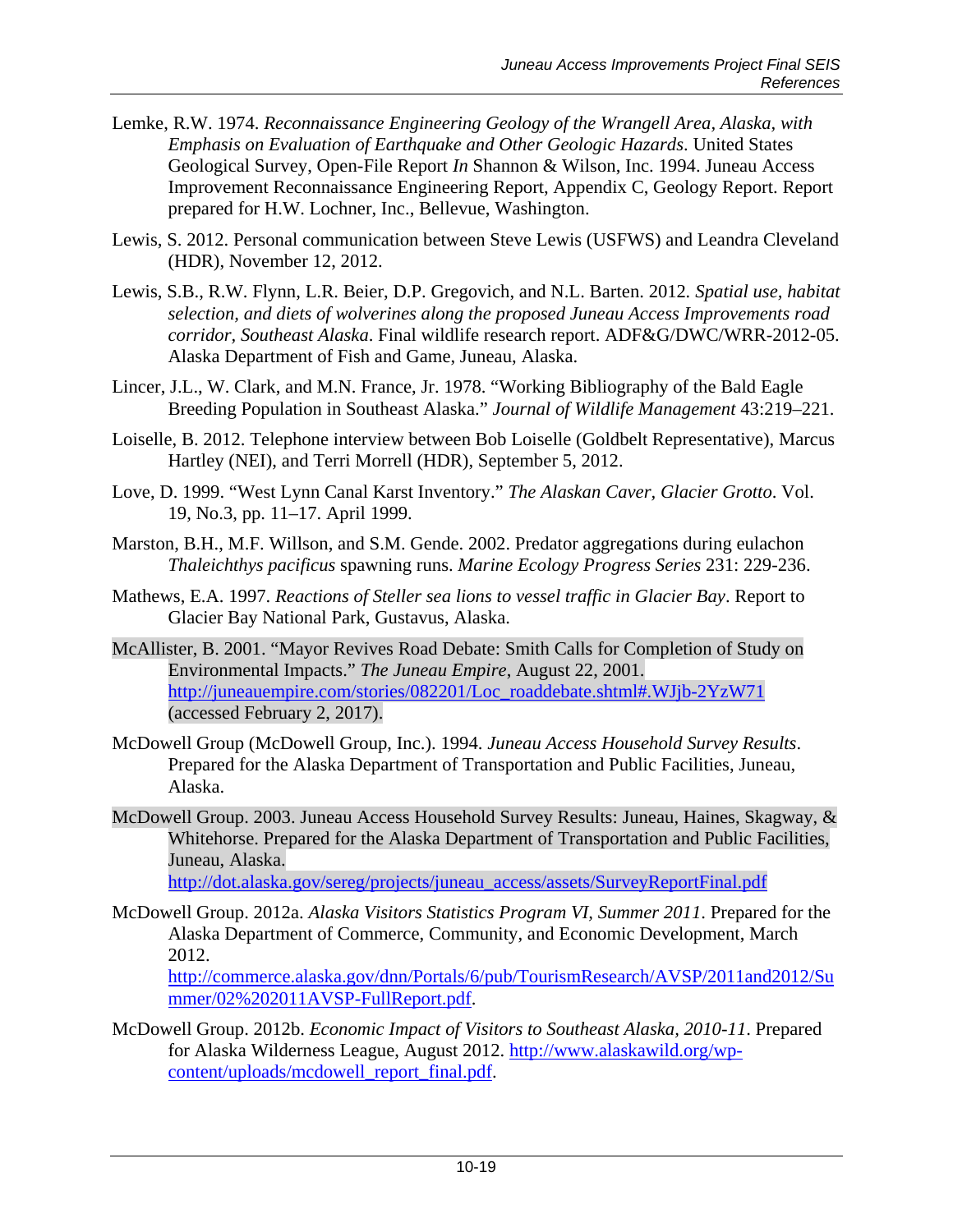- McDowell Group. 2016. *Juneau Access Haines/Skagway Traffic Forecast*. Prepared for DOT&PF, December 2016.
- McLellan, B.N. 1989. "Dynamics of a grizzly bear population during a period of industrial resource extraction, II: mortality rates and causes of death." *Canadian Journal of Zoology* 67: 1861-1864.
- Miller, R.D. 1972. *Surficial Geology of the Juneau Urban Area and Vicinity, Alaska with Emphasis on Earthquake and other Geologic Hazards*. United States Geological Survey, Open-File Report *In* Shannon & Wilson, Inc. 1994. Juneau Access Improvement Reconnaissance Engineering Report, Appendix C, Geology Report. Report prepared for H.W. Lochner, Inc., Bellevue, Washington, February 8, 1972.
- MOA (Municipality of Anchorage). 2000a. *Receiving Water Chemistry at Select Streams in Anchorage, Alaska: 2000 Data Report.* Watershed Management Program. Prepared by CH2M Hill, Inc., Anchorage, Alaska.
- MOA. 2000b. *Anchorage Street Deicer and Snow Disposal: 2000 Best Management Practices Guidance.* Watershed Management Program. Prepared by Montgomery Watson, Anchorage, Alaska.
- Municipality of Skagway. 2004a. Municipality of Skagway Certification of Election Results. October 5, 2004.
- Municipality of Skagway. 2004b. "A Resolution of the Municipality of Skagway, Alaska supporting improved ferry service between Juneau and the Upper Lynn Canal and Opposing the Construction of any Road Linking Juneau to Skagway or Haines." Resolution 03-08R.
- Municipality of Skagway. 2009. *2020 Comprehensive Plan*. [http://www.skagway.org/sites/default/files/fileattachments/clerk039s\\_office/page/28411/](http://www.skagway.org/sites/default/files/fileattachments/clerk039s_office/page/28411/complete_skagway_2020_comprehensive_plan.pdf) [complete\\_skagway\\_2020\\_comprehensive\\_plan.pdf](http://www.skagway.org/sites/default/files/fileattachments/clerk039s_office/page/28411/complete_skagway_2020_comprehensive_plan.pdf)
- Municipality of Skagway. 2010. *Port Development Plan, Update. Skagway Yukon Port*. [http://www.skagway.org/index.asp?Type=B\\_BASIC&SEC={97CD95EE-C595-4EBE-](http://www.skagway.org/index.asp?Type=B_BASIC&SEC=%7b97CD95EE-C595-4EBE-8794-E0DB954DAE21%7d)[8794-E0DB954DAE21}.](http://www.skagway.org/index.asp?Type=B_BASIC&SEC=%7b97CD95EE-C595-4EBE-8794-E0DB954DAE21%7d)
- Municipality of Skagway. 2013. *Port of Skagway*. [http://www.skagway.org/index.asp?Type=B\\_BASIC&SEC=%7B21FD65B5-E64D-](http://www.skagway.org/index.asp?Type=B_BASIC&SEC=%7B21FD65B5-E64D-488B-9F51-51B650B9D6DE%7D)[488B-9F51-51B650B9D6DE%7D](http://www.skagway.org/index.asp?Type=B_BASIC&SEC=%7B21FD65B5-E64D-488B-9F51-51B650B9D6DE%7D) (accessed March 1, 2013).
- Murphy, M.L., S.W. Johnson, and D.J. Csepp. 2000. A comparison of fish assemblages in eelgrass and adjacent subtidal habitats near Craig, Alaska. *Alaska Fishery Research Bulletin* 7:11-21.
- Musser, B. 2014. Personal communication (telephone conversation) between Bill Musser (Chief, Skagway Police Department) and Jessica Conquest (HDR), June 19, 2014.
- NatureServe. 2003. *NatureServe Explorer: An online encyclopedia of life*. Version 1.8. Arlington, Virginia.<http://www.natureserve.org/explorer/> (accessed October 2, 2003).
- NEI (Northern Economics, Inc.). 2012a. *Memorandum: Lynn Canal Market Segments*. October 25, 2012.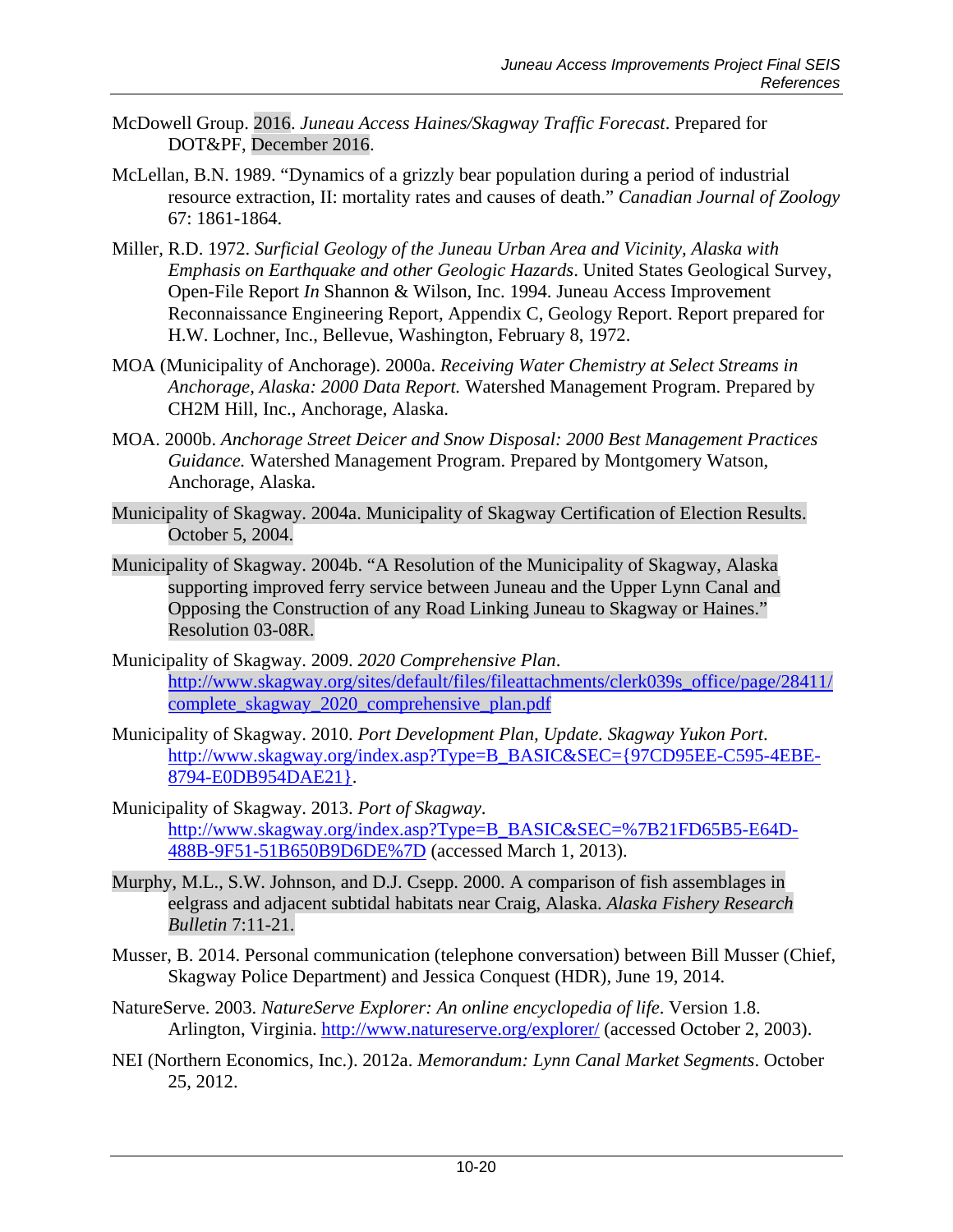- NEI. 2012b. *Updated Population Estimates and Forecasts for the JAIP EIS*. September 7, 2012. Memorandum prepared for HDR, Inc.
- NEI. 2013. *Summary of Findings from Stakeholder Interviews*. Memorandum from M. Hartley (NEI) to File, May 16, 2013.
- NHTSA (National Highway Traffic Safety Administration). 2013. *Traffic Safety Facts, Alaska, 2007-2011, Traffic Safety Performance (Core Outcomes) Measures for Alaska*. [http://www-nrd.nhtsa.dot.gov/departments/nrd-](http://www-nrd.nhtsa.dot.gov/departments/nrd-30/ncsa/STSI/2_AK/2011/2_AK_2011.htm)[30/ncsa/STSI/2\\_AK/2011/2\\_AK\\_2011.htm.](http://www-nrd.nhtsa.dot.gov/departments/nrd-30/ncsa/STSI/2_AK/2011/2_AK_2011.htm)
- NLUR (Northern Land Use Research, Inc.). 1994. *Archeological Survey on the West Coast of Lynn Canal: William Henry Bay to Pyramid Island*. Report prepared for FPE/Roen Engineers, Inc., Fairbanks, Alaska, September 1994.
- NMFS (National Marine Fisheries Service). No date. *Marine Mammals: Interim Sound Threshold Guidance*. Northwest Regional Office. [http://www.westcoast.fisheries.noaa.gov/protected\\_species/marine\\_mammals/threshold\\_](http://www.westcoast.fisheries.noaa.gov/protected_species/marine_mammals/threshold_guidance.html) [guidance.html.](http://www.westcoast.fisheries.noaa.gov/protected_species/marine_mammals/threshold_guidance.html)
- NMFS. 1991. *Final Recovery Plan for the Humpback Whale (Megaptera novaeangliae)*. National Oceanic and Atmospheric Administration. Prepared by the Humpback Whale Recovery Team for the National Marine Fisheries Service, Silver Spring, Maryland.
- NMFS. 2005a. Concurrence Letter Informational Consultation Juneau Access Improvements Project, Revised Biological Assessment for Threatened, and Endangered Species. Letter from James Balsiger (National Marine Fisheries Service, Alaska Region) to Reuben Yost (DOT&PF), September 27, 2005.
- NMFS. 2005b. *Endangered Species Act Section 7 Consultation - Biological Opinion on the Kensington Gold Project Operations*. National Marine Fisheries Service, Protection Resources Division, Alaska Regional Office, Juneau, Alaska, March 18, 2005.
- NMFS. 2008. *Northern Sea Otter (Enhydra lutris kenyoni): Southeast Alaska Stock*.
- NMFS. 2011. *Impacts to Essential Fish Habitat from Non-fishing Activities in Alaska*. Alaska Region, February 2011. United States Department of Commerce, NOAA, National Marine Fisheries Service, Juneau, Alaska.
- NMFS. 2012. *Marine Mammal Viewing Guidelines and Regulations*. <http://www.alaskafisheries.noaa.gov/protectedresources/mmv/guide.htm> (accessed April 8, 2014).
- NMFS. 2016. *Occurrence of Endangered Species Act (ESA) Listed Humpback Whales off Alaska. National Marine Fisheries Service, Alaska Region*. Revised December 12, 2016.
- NOAA (National Oceanic and Atmospheric Administration). 2007. *Ted Stevens Marine Research Institute. NOAA Fisheries*.<http://www.afsc.noaa.gov/abl/TSMRI.htm> (accessed October 11, 2012).
- NOAA. 2016. "What is Ocean Acidification?" Pacific Marine Environmental Laboratory Carbon Program. <http://www.pmel.noaa.gov/co2/story/What+is+Ocean+Acidification%3F> (accessed November 7, 2016).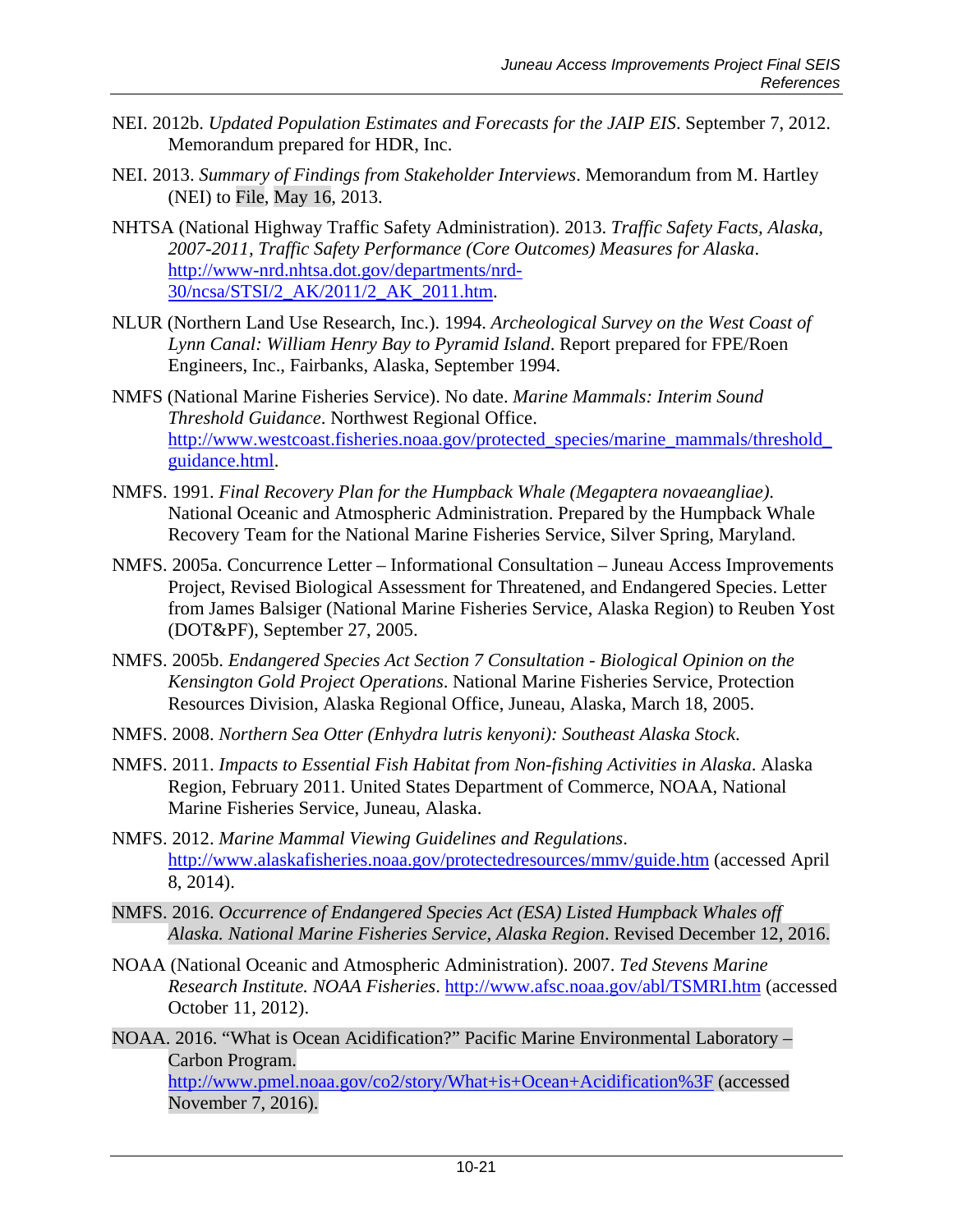- North, M.R. 1994. "Yellow-billed loon (*Gavia adamsii*)." *The Birds of North America Online* (A. Poole, editor). Cornell Lab of Ornithology, Ithaca, New York.
- Northern Economics, Inc. 2012. *Updated Population Estimates and Forecasts for the JAIP EIS*. Prepared for HDR, September 7, 2012.
- Northern Economics, Inc., and Parametrix, Inc. 2011. *Southeast Alaska Mid-Region Access Traffic Projections Technical Memorandum*. Prepared for the Federal Highway Administration. Portland, Oregon.
- NPS (National Park Service). 1999. Skagway and White Pass District National Historic Landmark Nomination. April 7, 1999.
- NPS. 2003. "Glacier Bay National Park and Preserve, Alaska: Vessel Quotas and Operating Requirements." *Final Environmental Impact Statement, Volume II, Appendix A*.
- NTSB (National Transportation Safety Board). 2000. *Marine Accident Report – U.S. Passenger Ferry Columbia*. [http://www.ntsb.gov/doclib/reports/2001/MAR0102.pdf.](http://www.ntsb.gov/doclib/reports/2001/MAR0102.pdf)
- NTSB. 2003. *Marine Accident Brief – U.S. Passenger Vessel Columbia*. [http://www.ntsb.gov/doclib/reports/2004/MAB0402.pdf.](http://www.ntsb.gov/doclib/reports/2004/MAB0402.pdf)
- NTSB. 2004. *Marine Accident Brief – U.S. Passenger Vessel LeConte*. [http://www.ntsb.gov/doclib/reports/2005/MAB0502.pdf.](http://www.ntsb.gov/doclib/reports/2005/MAB0502.pdf)
- NTSB. 2012. *Marine Accident Brief – Malaspina*. [http://www.ntsb.gov/doclib/reports/2013/MAB1302.pdf.](http://www.ntsb.gov/doclib/reports/2013/MAB1302.pdf)
- NTSB. 2013. *Marine Accident Reports*. [http://www.ntsb.gov/investigations/reports\\_marine.html.](http://www.ntsb.gov/investigations/reports_marine.html)
- Ordiz, A., O. Støen, S. Sæbø, J. Kindberg, M. Delibes, and J. E. Swenson. 2012. ["Do bears know](http://dx.doi.org/10.1016/j.biocon.2012.04.006)  [they are being hunted?](http://dx.doi.org/10.1016/j.biocon.2012.04.006)" *Biological Conservation* 152:21–28.Pacific Seaflight. 2012. *Pacific Seaflight—Wingships*. [http://pacificseaflight.com/.](http://pacificseaflight.com/)
- Pearson, W.H., R.A. Elston, R.W. Bienert, A.S. Drum, and L.D. Antrim. 1999. "Why Did the Prince William Sound, Alaska, Pacific Herring (*Clupea pallasi*) Fisheries Collapse in 1993 and 1994? Review of Hypotheses." *Canadian Journal of Fisheries and Aquatic Sciences*, Vol. 56, No. 4, pp. 711-737.
- Person, D.K. 2001. *Alexander Archipelago wolves: ecology and population viability in a disturbed, insular landscape*. Ph.D. Dissertation, University of Alaska Fairbanks, Fairbanks, Alaska.
- PEW (Pew Center on Global Climate Change). 2005. "The Cost of U.S. Forest-Based Carbon Sequestration." [https://www.c2es.org/docUploads/Sequest\\_Final.pdf](https://www.c2es.org/docUploads/Sequest_Final.pdf) (accessed January 26, 2017).
- Pritchard, D.W. 1967. "Observations of circulation in coastal plain estuaries." In *Estuaries*. Publication No. 83, pp. 37–44. American Association for the Advancement of Science, Washington, DC.
- Prophecy Platinum. 2013. *Prophecy Platinum Announces Drill Results at the Wellgreen Project*. M2 Communications Press Release, February 6, 2013. [http://www.equities.com/news/headline-story?dt=2013-02-](http://www.equities.com/news/headline-story?dt=2013-02-06&val=1007257&cat=material) [06&val=1007257&cat=material](http://www.equities.com/news/headline-story?dt=2013-02-06&val=1007257&cat=material) (accessed March 15, 2013).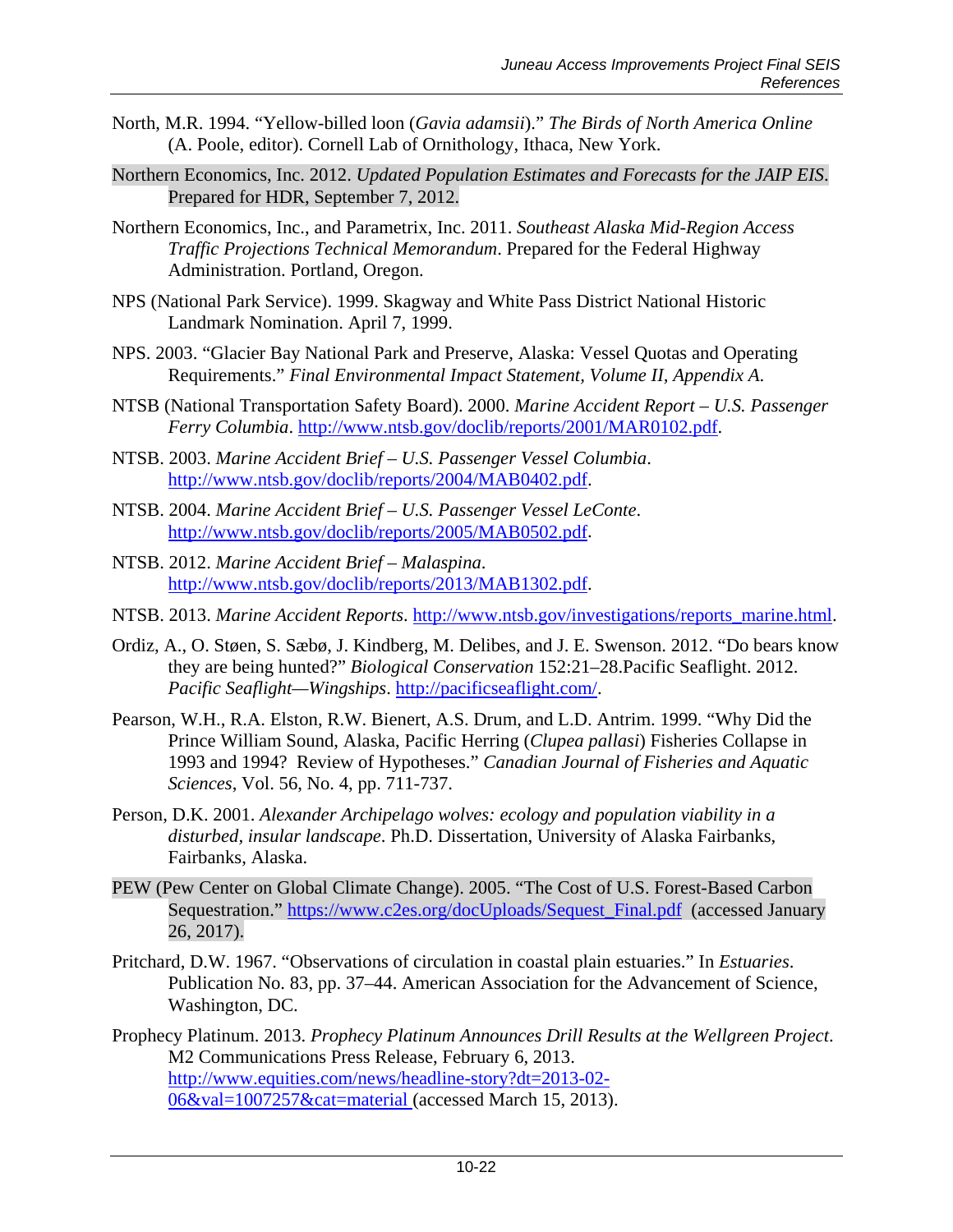- Quaterra Resources, Inc. 2012. *Herbert Glacier Gold, Project Description*. [http://quaterra.com/projects/herbert\\_glacier/project\\_description/](http://quaterra.com/projects/herbert_glacier/project_description/) (accessed October 11, 2012).
- Rasmussen, D. 2013. Personal communication between Dean Rasmussen (Federal Programs Supervisor, Alaska Department of Labor and Workforce Development, Research and Analysis Section) and Laurie Cummings (HDR), January 24, 2013.
- Reid, D. 2012. Personal communication (interview) between Don Reid (CEO, Lynden Transport, Seattle) and Marcus Hartley (NEI), August 31, 2012.
- Rice, D. W. 1998. *Marine Mammals of the World Systematics and Distribution*. Allen Press, Inc., Lawrence, Kansas.
- Richardson, W.J., C.R. Greene, Jr., C.I. Malme, and D.J. Thomson. 1995. *Marine Mammals and Noise.* Academic Press, San Diego, California.
- RITA (Research and Innovative Technology Association). 2013. *Haines and Skagway Airport Summary Data.* Bureau of Transportation Studies.
- Ritzinger, S. 2012. Telephone interview between Steve Ritzinger (Planner, Haines Borough) and Terri Morrell (HDR), August 30, 2012.
- Robus, M.H., and B.L. Carney. 1996. *Effects of the Kensington Mine Development on black bear and mountain goats.* Wildlife baseline studies and monitoring. Draft Report, Section 4.3.15.3, pp. 4–61. Alaska Department of Fish and Game, Wildlife Conservation Division, Douglas, Alaska.
- Rosenberg, D., S. Patten, and T. Rothe. 1994. *Harlequin Ducks*. Alaska Department of Fish and Game, Wildlife Notebook Series. [http://www.adfg.alaska.gov/static/education/wns/harlequin\\_duck.pdf](http://www.adfg.alaska.gov/static/education/wns/harlequin_duck.pdf) .
- Ruppert, N. 2013. Personal communication between Natalia Ruppert (seismologist, Alaska Earthquake Information Center) and Jessica Conquest (HDR), January 22, 2013.
- Sandhofer, T. 2012. Personal Communication between Ted Sandhofer (U.S. Forest Service), and Donette Miranda (HDR), September 27, 2012.
- Savage, K. 2015. "2015 Alaska Region Marine Mammal Stranding Summary." National Marine Fisheries Service, Alaska Region.
- Schaerer, P. 1989. "The Avalanche Hazard Index." *Annals of Glaciology*. 13:241–247.
- Schoen, J.W., R.W. Flynn, L.H. Suring, K. Titus, and L.R. Beier. 1993. *Habitat capability model for brown bear in Southeast Alaska*. Version 7.0. Appendix I *In* Suring, L.H., compiler, 1993. Habitat capability models for wildlife in Southeast Alaska. U.S. Department of Agriculture, Forest Service, Alaska Region, Juneau, Alaska.
- Schumacher, T. 2005. Personal communications regarding information from ADF&G species management reports. Alaska Department of Fish and Game, August 2005.
- SDC (Skagway Development Corporation). 2012. *Skagway, Alaska: Port of Skagway*.
- SDC. 2013. *Skagway, Alaska: Demographics & Workforce*.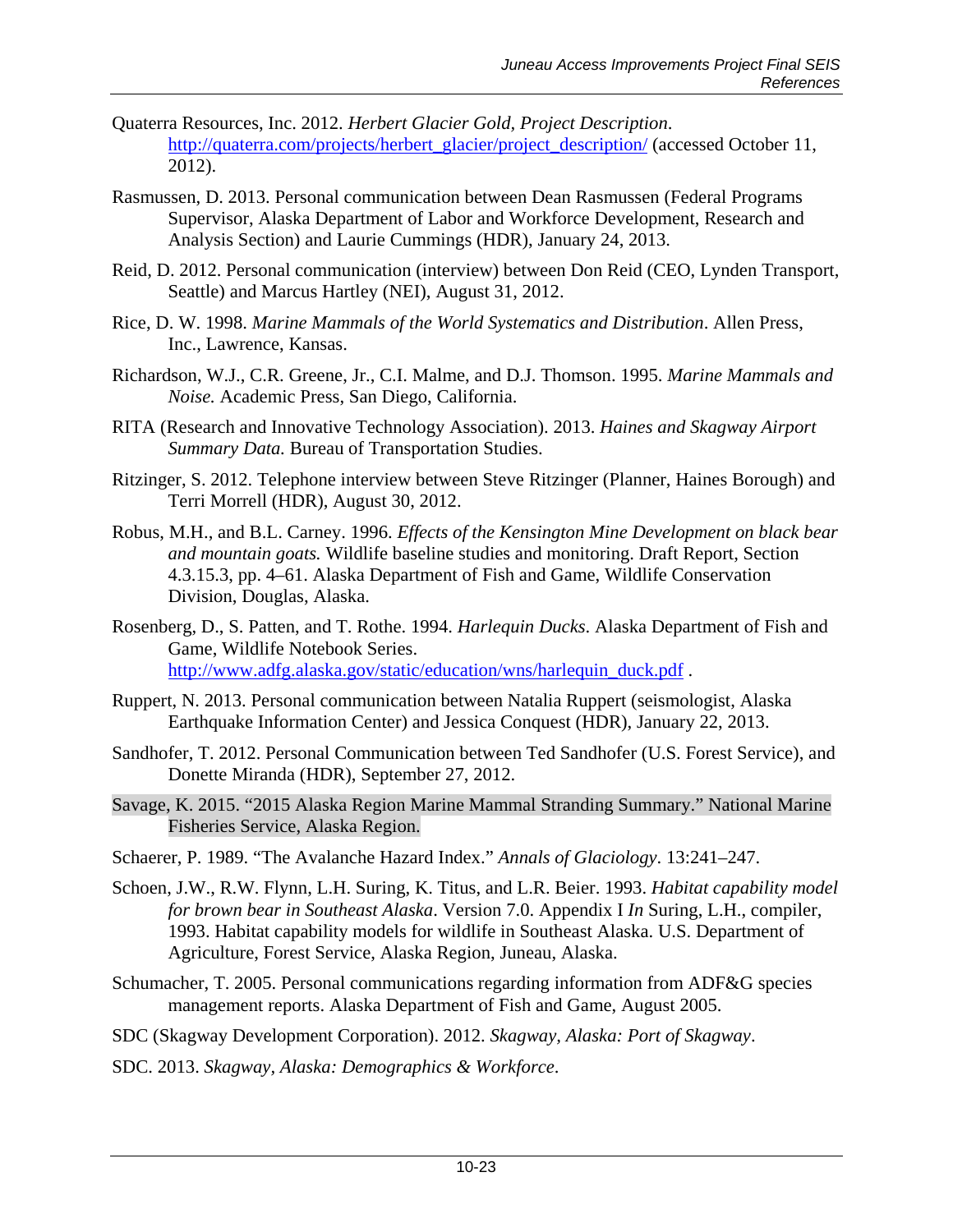- SEC (Southeast Conference). 2011. *Lake Dorothy – The Cost of Generation*. [http://www.seconference.org/sites/default/files/Tim%20McLeod%20Lake%20Dorothy%](http://www.seconference.org/sites/default/files/Tim%20McLeod%20Lake%20Dorothy%20Generation%20Cost%20%5bCompatibility%20Mode%5d.pdf) [20Generation%20Cost%20\[Compatibility%20Mode\].pdf](http://www.seconference.org/sites/default/files/Tim%20McLeod%20Lake%20Dorothy%20Generation%20Cost%20%5bCompatibility%20Mode%5d.pdf) (accessed October 11, 2012).
- SEC. 2012. *Southeast Alaska by the Numbers*. Fall 2012. Developed by Sheinberg Associates. [http://www.sheinbergassociates.com/sites/default/files/Southeast%20Alaska%20by%20th](http://www.sheinbergassociates.com/sites/default/files/Southeast%20Alaska%20by%20the%20Numbers%20Sept%2024%202012_lite.pdf) [e%20Numbers%20Sept%2024%202012\\_lite.pdf.](http://www.sheinbergassociates.com/sites/default/files/Southeast%20Alaska%20by%20the%20Numbers%20Sept%2024%202012_lite.pdf)
- Skagway Convention and Visitors Bureau. 2012. Email between Skagway Convention and Visitors Bureau and Northern Economics regarding U.S. Customs & Border Protection Inbound Visitor Statistics, August 7, 2012.
- Sosa, D.B. 2014. Personal communication (e-mail) between David B. Sosa (Manager, Haines Borough) and the Alaska Department of Transportation and Public Facilities regarding future mining activity near Haines, June 9, 2014.
- Squires, J.R., J.P. Copeland, T.J. Ulizio, M.K. Schwartz, and L.F. Ruggiero. 2007. "Sources and patterns of wolverine mortality in western Montana." *Journal of Wildlife Management* 71:2213–2220.
- State of Alaska. 2010. FY 2011 Capital Budget, TPS Report 53880v2. Skagway Municipal Wastewater Treatment Facility Improvements Due to Seasonal Impacts.
- State of Alaska. 2012a. *2012 Legislature Total Project Snapshot Report*. TPS Report 59021v1, Banfield Hall Dormitory Project. [http://omb.alaska.gov/ombfiles/13\\_budget/CapBackup/proj59021.pdf](http://omb.alaska.gov/ombfiles/13_budget/CapBackup/proj59021.pdf) (accessed October 10, 2012).
- State of Alaska. 2012b. *Alaska Employers*. Department of Labor and Workforce Development, Research and Analysis. [http://live.laborstats.alaska.gov/employers/emplist.cfm.](http://live.laborstats.alaska.gov/employers/emplist.cfm)
- State of Alaska. 2013. *Alaska Kids' Corner: About Our Highways*. [http://www.alaska.gov/kids/getting/highways.htm.](http://www.alaska.gov/kids/getting/highways.htm)
- State of Alaska. 2016a. Capital Projects. Office of Management and Budget. [https://www.omb.alaska.gov/ombfiles/17\\_budget/PDFs/06\\_30\\_2016\\_Suspended\\_Capital](https://www.omb.alaska.gov/ombfiles/17_budget/PDFs/06_30_2016_Suspended_Capital_Transportation_Projects.pdf) [\\_Transportation\\_Projects.pdf](https://www.omb.alaska.gov/ombfiles/17_budget/PDFs/06_30_2016_Suspended_Capital_Transportation_Projects.pdf) (accessed January 23, 2017).
- State of Alaska. 2016b. "Walker-Mallott Administration Selects No-Build Alternative for Juneau Access." Office of the Governor. [https://gov.alaska.gov/newsroom/2016/12/walker](https://gov.alaska.gov/newsroom/2016/12/walker-mallott-administration-selects-no-build-alternative-for-juneau-access/)[mallott-administration-selects-no-build-alternative-for-juneau-access/](https://gov.alaska.gov/newsroom/2016/12/walker-mallott-administration-selects-no-build-alternative-for-juneau-access/) (accessed February 3, 2017).
- State of Alaska. 2016c. "Examples of State Cuts and Closures to Date." Office of the Governor. <https://gov.alaska.gov/newsroom/2016/12/examples-of-state-cuts-and-closures-to-date/> (accessed January 2017).
- State of Alaska. 2016d. Examples of state cuts and closures to date, December 15, 2016. <https://gov.alaska.gov/newsroom/2016/12/examples-of-state-cuts-and-closures-to-date/>
- State of Alaska. 2017a. FY 2012 FY 2017 Budget Reports. Office of Management and Budget.
- State of Alaska. 2017b. Crude Oil and Natural Gas Prices. Department of Revenue, Tax Division.<http://www.tax.alaska.gov/programs/oil/dailyoil/dailyoil.aspx>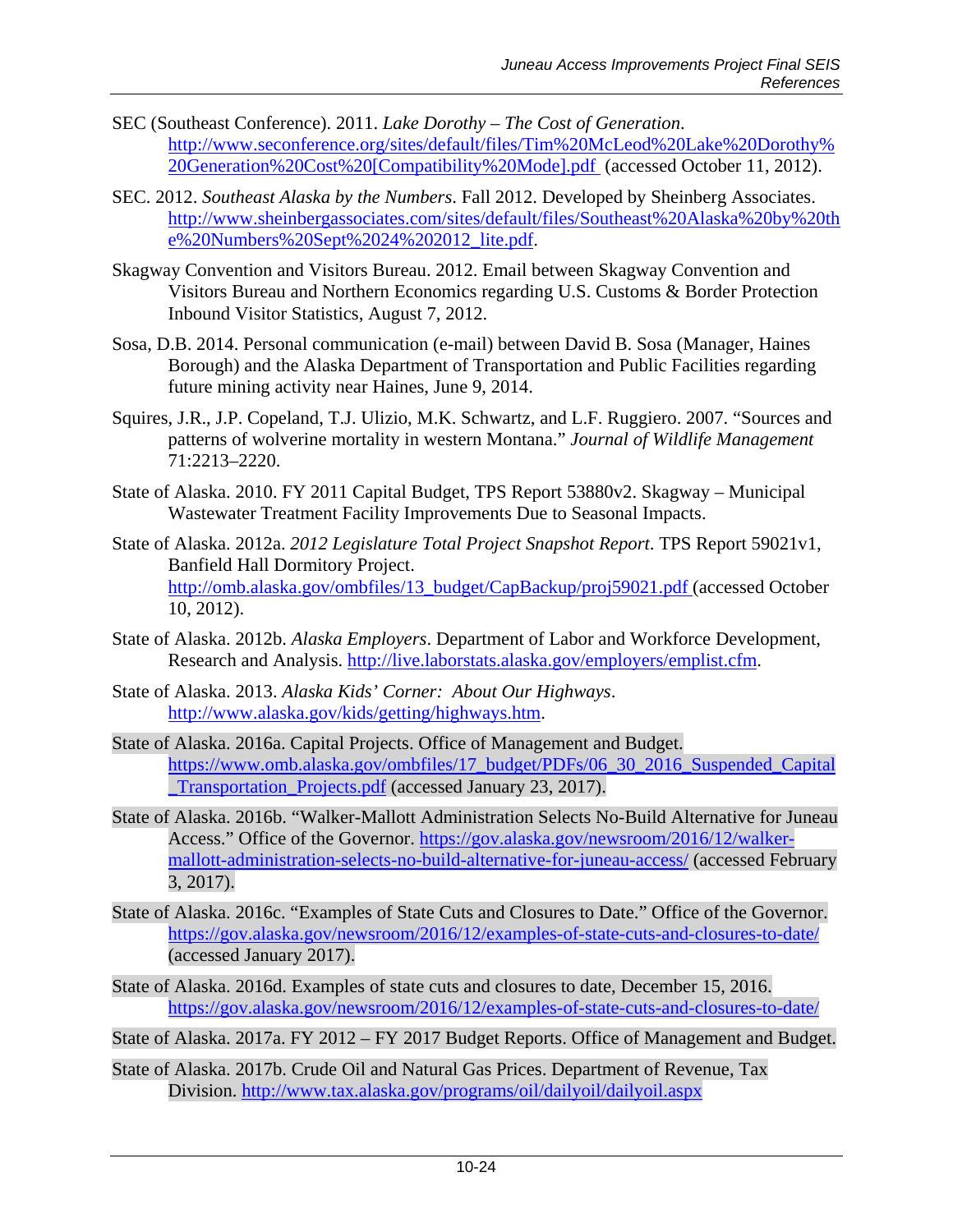- Stavins, R.N., and K.R. Richards. 2005. "The Cost of U.S. Forest-Based Carbon Sequestration." Prepared for Pew Center on Global Climate Change. [https://www.c2es.org/docUploads/Sequest\\_Final.pdf](https://www.c2es.org/docUploads/Sequest_Final.pdf) (accessed January 26, 2017).
- Steidl, R.J., and R.G. Anthony. 2000. "Experimental Effects of Human Activity on Breeding Bald Eagles." *Ecological Applications* 10(1), pp. 258–268.
- Stigall, R. 2012. "Kensington Mine continues to grow: Local gold mine builds infrastructure, tightens ship." Juneau Empire.com, April 13, 2012. [http://juneauempire.com/local/2012-](http://juneauempire.com/local/2012-04-13/kensington-mine-continues-grow) [04-13/kensington-mine-continues-grow](http://juneauempire.com/local/2012-04-13/kensington-mine-continues-grow) (accessed October 10, 2012).
- SWCA Environmental Consultants. 2002. *Juneau International Airport Environmental Impact Statement, Biological Resources Affected Environment*. Prepared for Federal Aviation Administration and City and Borough of Juneau. August 30, 2002.
- Swenson, J. E., F. Sandegren, S. Brunberg, and P. Wabakken. 1997. "Winter den abandonment by brown bears *Ursus arctos*: causes and consequences." *Wildlife Biology* 3:35–38.
- Taylor, W.R. 2005. Letter from W.R. Taylor (Director, Office of Environmental Policy and Compliance, Office of the Secretary, U.S. Department of the Interior) to Reuben Yost (Project Manager, DOT&PF), March 25, 2005.
- Thynes, T., D. Gordon, D. Harris, and S. Walker. 2016. 2016 Southeast Alaska Sac Roe Herring Fishery Management Plan. Alaska Department of Fish and Game, Division of Commercial Fisheries. Regional Information Report 1J16-02. Douglas, AK.
- Tidwell, T. 2012. *Roadless Activities Review Process*. Memorandum (with attached policy) to Regional Foresters from the Chief of the Forest Service, Washington, DC, May 31, 2012.
- Timothy, J. 2014. Juneau Access DSEIS Comments from Alaska Department of Fish and Game. Received by Gary Hogins, DOT&PF, from Jackie Timothy, ADG&F Southeast Regional Supervisor, November 25, 2014.
- UAF (University of Alaska Fairbanks). 2014. *Best Management Practices – Controlling the Spread of Invasive Plants during Road Maintenance.* <https://www.uaf.edu/files/ces/publications-db/catalog/anr/PMC-00342.pdf>
- UAF. 2016. Ocean Acidification Research Center. [https://www.uaf.edu/sfos/research/major](https://www.uaf.edu/sfos/research/major-research-programs/oarc/)[research-programs/oarc/](https://www.uaf.edu/sfos/research/major-research-programs/oarc/) (accessed November 17, 2016).
- United Fishermen of Alaska. 2004. Subsistence Management Information: What is Personal Use?<http://www.subsistmgtinfo.org/qa.htm> (accessed February 16, 2004).
- URS (URS Corporation). 2005*. Juneau Access Improvements Project Vegetation Technical Memorandum*. Prepared for DOT&PF, Southeast Region, March 2005.
- USACE (U.S. Army Corps of Engineers). 2005. USACE Permit issued to Coeur Alaska. POA-1990-592-M. June 17, 2005.
- USACE. 2016a. *Juneau Tons by Commodity*. *[http://www.navigationdatacenter.us/wcsc/webpub14/Part4\\_Ports\\_tonsbycomm2014.htm](http://www.navigationdatacenter.us/wcsc/webpub14/Part4_Ports_tonsbycomm2014.htm)*.
- USACE. 2016b. *Skagway Tons by Commodity*. *[http://www.navigationdatacenter.us/wcsc/webpub14/Part4\\_Ports\\_tonsbycomm2014.htm](http://www.navigationdatacenter.us/wcsc/webpub14/Part4_Ports_tonsbycomm2014.htm)*.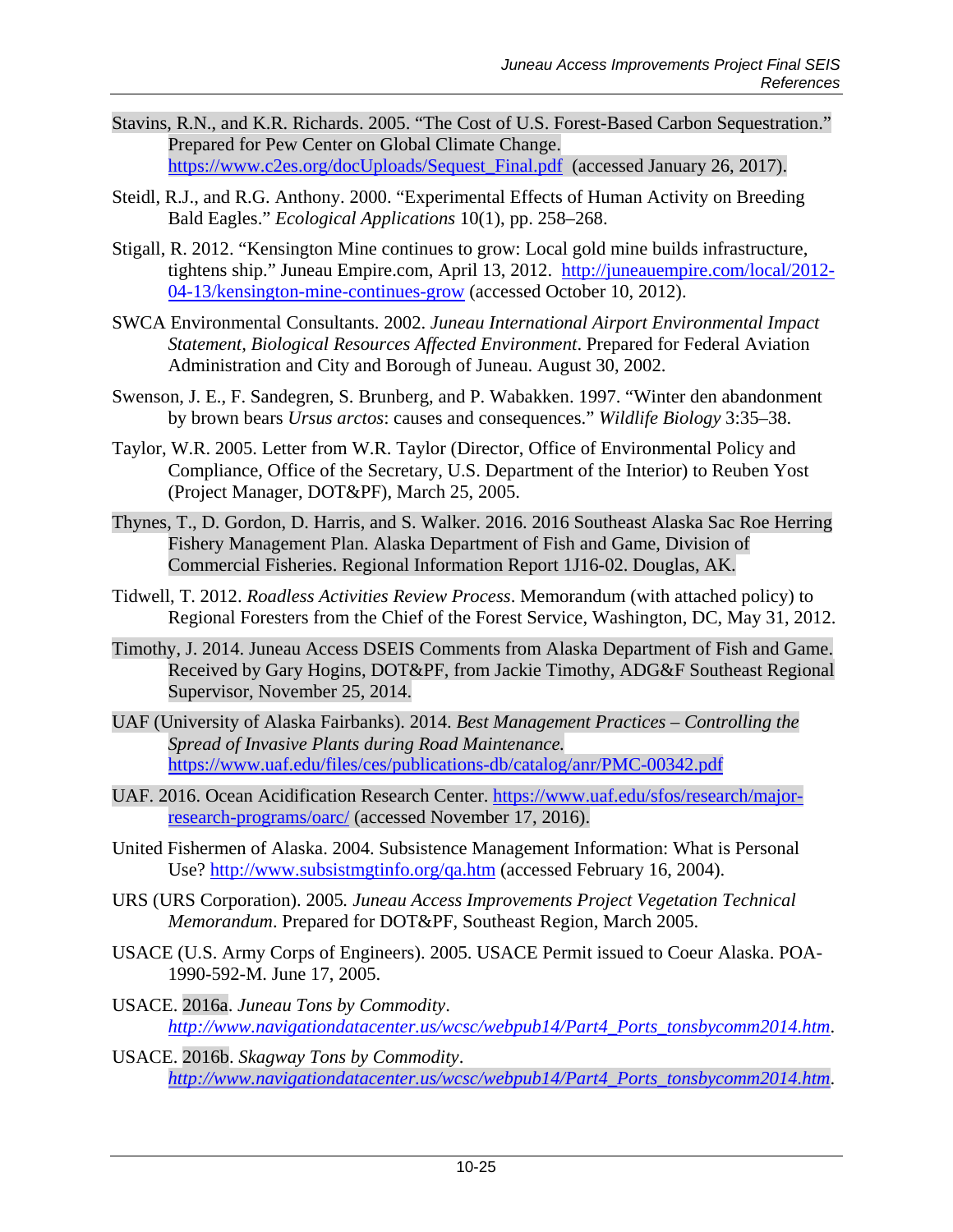- U.S. Census Bureau. 1990. 1990 Census of Population and Housing Unit Counts Alaska. U. S. Department of Commerce.
- U.S. Census Bureau. 2010a. *2010 Census*.
- U.S. Census Bureau. 2010b. *State and County QuickFacts: Juneau, Alaska*. [http://quickfacts.census.gov/qfd/states/02/0236400.html.](http://quickfacts.census.gov/qfd/states/02/0236400.html)
- U.S. Census Bureau. 2010c. *American Community Survey 5-Year Estimates, 2006–2010*. American FactFinder. <http://factfinder2.census.gov/faces/nav/jsf/pages/searchresults.xhtml?refresh=t>.
- U.S. Census Bureau. 2013a. *State and County QuickFacts – Alaska*. United States Census Bureau.<http://quickfacts.census.gov/qfd/states/02000.html> (accessed April 16, 2013).
- U.S. Census Bureau. 2013b. *American Community Survey 1-Year Estimates*. [http://factfinder2.census.gov/faces/nav/jsf/pages/searchresults.xhtml?refresh=t](http://factfinder2.census.gov/faces/nav/jsf/pages/searchresults.xhtml?refresh=t%20) (accessed April 16, 2013).
- U.S. Congress. 2003. *Cape Fox Land Entitlement Adjustment Act of 2003*. Senate Bill 1354, 108th Congress.
- U.S. Department of Commerce. 2010. "Census Bureau Releases 2010 Census Demographic Profiles for Alaska, Arizona, California, Connecticut, Georgia, Idaho, Minnesota, Montana, New Hampshire, New York, Ohio, Puerto Rico and Wisconsin." United States Census Bureau Newsroom. [http://www.census.gov/newsroom/releases/archives/2010\\_census/cb11-cn137.html](http://www.census.gov/newsroom/releases/archives/2010_census/cb11-cn137.html) (accessed April 16, 2013).
- U.S. District Court, District of Alaska. 2009. *Southeast Alaska Conservation Council et al. v. Federal Highway Administration,* 2009 WL 10677763 (D. Alaska 2009).
- USDOT (U.S. Department of Transportation) and FHWA. 1987. *Guidance for Preparing and Processing Environmental and Section 4(f) Documents*. FHWA Technical Advisory T6640.8A. October 30, 1987.
- USDOT. 2001. *State Transportation Profile*. Bureau of Transportation Statistics.
- USDOT. 2013. Table 4-23: *Average Fuel Efficiency of U.S. Light Duty Vehicles*. Research and Innovative Technology Administration, Bureau of Transportation Statistics. http://www.rita.dot.gov/bts/sites/rita.dot.gov.bts/files/publications/national\_transportation \_statistics/html/table\_04\_23.html (accessed on August 7, 2013).
- USFS (U.S. Forest Service). 1992. *Kensington Gold Project Final Environmental Impact Statement.* Tongass National Forest R10-MB-159, Vol. I, February 1992.
- USFS. 1997a. *Kensington Gold Project Final Supplemental Environmental Impact Statement*. Tongass National Forest. Sitka, Alaska.
- USFS. 1997b. *Tongass National Forest Land Management Plan* (TLMP/Forest Plan). R10-MB-338dd. U.S. Department of Agriculture, Forest Service, Alaska Region.
- USFS. 1999. *Roads Analysis: Informing Decisions about Managing the National Forest Transportation System*. U.S. Department of Agriculture, Forest Service Misc. Rep. FS-643. Washington, DC.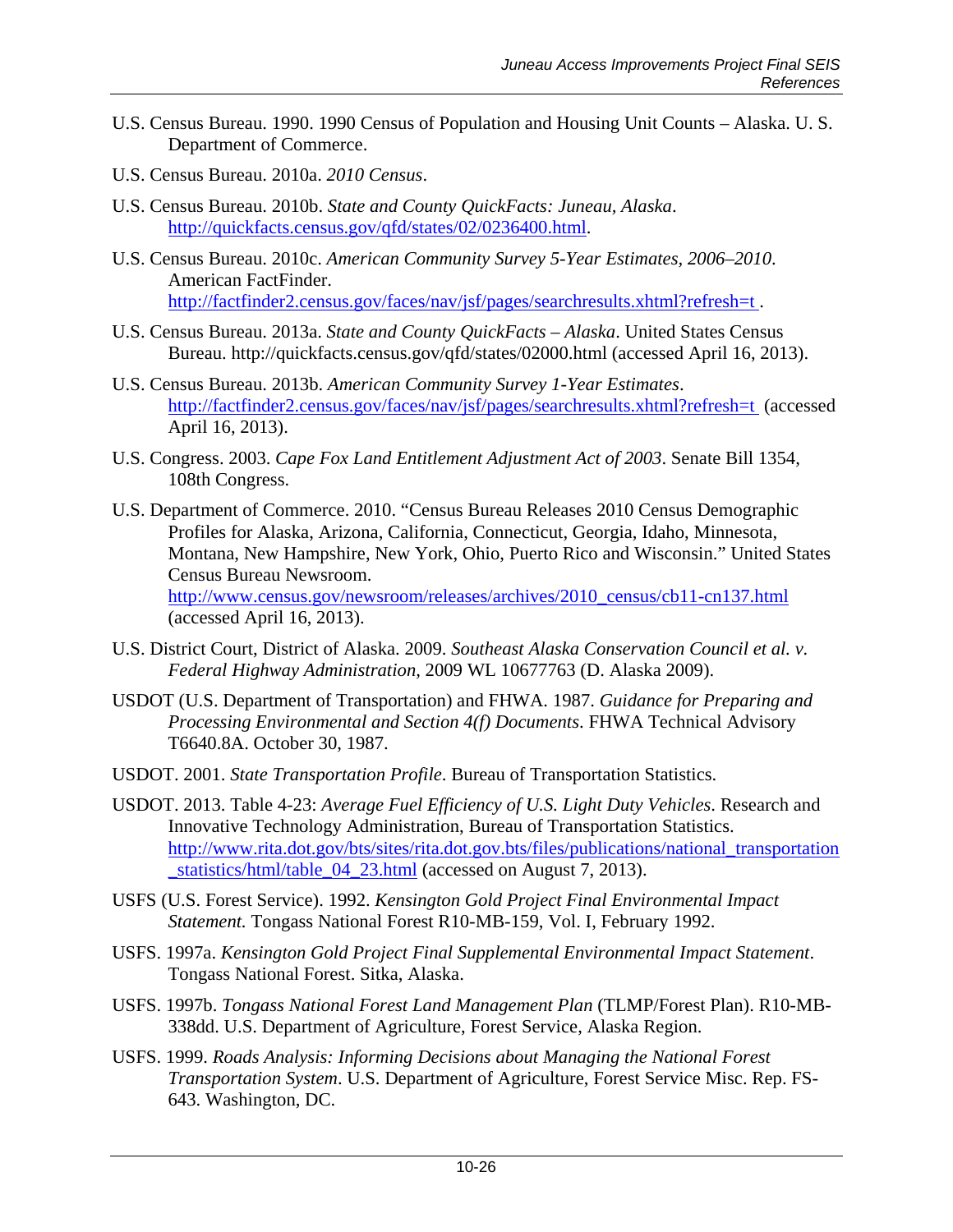- USFS. 2000. *Forest Roads: a Synthesis of Scientific Information* (H. Gucinski, M.J. Furniss, R.R. Ziemer, and M.H. Brookes, editors).
- USFS. 2001. *Helicopter Landing Tours on the Juneau Icefield, 2002-2006., Draft Environmental Impact Statement*. [http://www.juneau.org/archive/RS-entryinfo.php?UID=108.](http://www.juneau.org/archive/RS-entryinfo.php?UID=108)
- USFS. 2003. *Tongass National Forest Management Plan Revision Supplemental Environmental Impact Statement*. Roadless Area Evaluation for Wilderness Recommendations. R10- MB-481g.
- USFS. 2004. *Kensington Gold Project Final Supplemental Environmental Impact Statement.*  Prepared by Tetra Tech, Inc., Lakewood, Colorado. Includes U.S. Department of Agriculture, Forest Service Record of Decision.
- USFS. 2007. *Selected invasive plants of Alaska*. U.S. Department of Agriculture, Forest Service R10-TP-130B, Alaska Region.
- USFS. 2008a. *Tongass Land and Resource Management Plan, Final EIS*. U.S. Department of Agriculture, Forest Service R10-MB-603c, January 2008.
- USFS. 2008b. *Tongass Land and Resource Management Plan*.
- USFS. 2008c. *Juneau Access Settlement*. USFS Contract 062045, Unit 100533, Juneau Ranger District, November 26, 2008.
- USFS. 2009. *Climate Change Considerations in Project Level NEPA Analysis*. January 13, 2009.
- USFS. 2013. *Tongass National Forest Service, Cover Type, 2013*. Geographic Information System analysis, Alaska Experimental Program to Stimulate Competitive Research. Compiled July 25, 2013. [https://nccwsc.usgs.gov/display](https://nccwsc.usgs.gov/display-project/51c48b65e4b02c2bd0cc05c5/51d43eeae4b09630fbdc52c0)[project/51c48b65e4b02c2bd0cc05c5/51d43eeae4b09630fbdc52c0.](https://nccwsc.usgs.gov/display-project/51c48b65e4b02c2bd0cc05c5/51d43eeae4b09630fbdc52c0)
- USFS. 2016a. *Tongass National Forest Land and Resource Management Plan.* U.S. Department of Agriculture, Forest Service.
- USFS. 2016b. *Tongass National Forest Land and Resource Management Plan, Final Environmental Impact Statement: Volume 1.* U.S. Department of Agriculture, Forest Service.
- USFS. 2016c. *Tongass National Forest Land and Resource Management Plan, Final Environmental Impact Statement: Volume II Appendices.* U.S. Department of Agriculture, Forest Service.
- USFWS (U.S. Fish and Wildlife Service). No date. *National Wetlands Inventory*. <http://www.fws.gov/wetlands/>
- USFWS. 2003a. Ba*ld Eagle Nesting and Productivity at Lynn Canal, Southeast Alaska, 1997– 2003*.
- USFWS. 2003b. *Wildlife and Human Use of the Shoreline and Near-shore Waters of Berners Bay, Southeast Alaska*. Preliminary report, February 2003.
- USFWS. 2007. *National Bald Eagle Management Guidelines*. May 2007.
- USFWS. 2009. "Eagle permits; take necessary to protect interests in particular localities; final rule." *Federal Register* 74:46836–46879.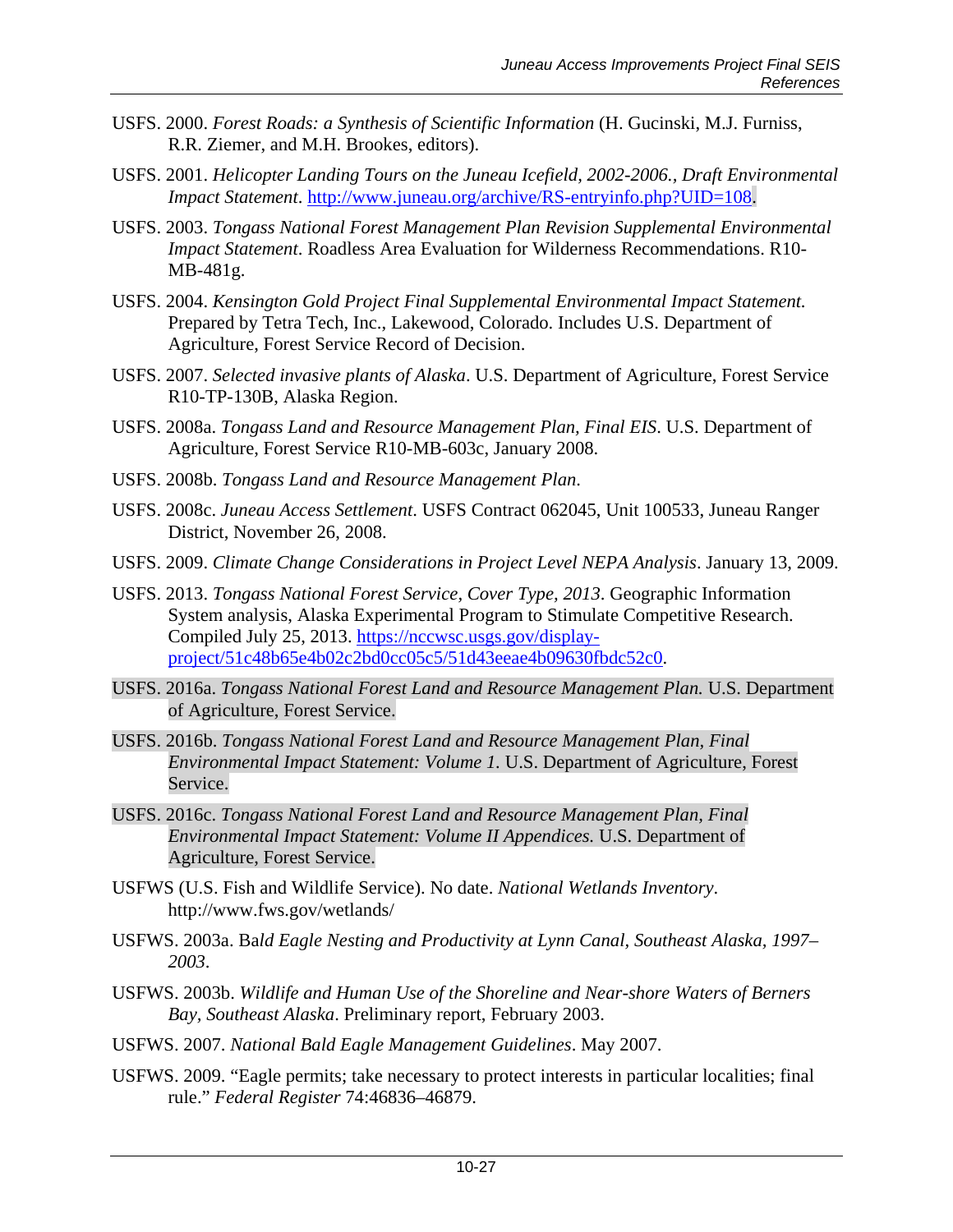- USFWS. 2011. *Endangered, Threatened, Proposed, Candidate, and Delisted Species in Alaska*.
- U.S. Internal Revenue Service. 2011. *IRS Announces 2012 Standard Mileage Rates, Most Rates are the same as in July*. IT-2011-116. [http://www.irs.gov/uac/IRS-Announces-2012-](http://www.irs.gov/uac/IRS-Announces-2012-Standard-Mileage-Rates,-Most-Rates-Are-the-Same-as-in-July) [Standard-Mileage-Rates,-Most-Rates-Are-the-Same-as-in-July.](http://www.irs.gov/uac/IRS-Announces-2012-Standard-Mileage-Rates,-Most-Rates-Are-the-Same-as-in-July)
- Van Horn, D. 2012. Telephone interview between David Van Horn (Zoning Official, Municipality of Skagway) and Terri Morrell (HDR), August 30, 2012.
- Vaughan, K. 2004a. Teleconference between K. Vaughan (U.S. Forest Service) and R. Yost (DOT&PF), April 27, 2004.
- Vaughan, K. 2004b. Correspondence from K. Vaughan (U.S. Forest Service) to R. Yost (DOT&PF), March 25, 2004.
- Wade, P.R., T.J. Quinn II, J. Barlow, C.S. Baker, A.M. Burdin, J. Calambokidis, P.J. Clapham, E. Faclone, J.K.B. Ford, C.M. Gabriele, R. Leduc, D.K. Mattila, L. Rojas-Bracho, J. Straley, B.L. Taylor, J. Urban R., D. Weller, B.H. Witteveen, and M. Yamaguchi. 2016. *Estimates of abundance and migratory destination for North Pacific humpback whales in both summer feeding areas and winter mating and calving areas*. Paper SC/66b/IA21 submitted to the Scientific Committee of the International Whaling Commission, June 2016, Bled, Slovenia.
- Waller, J.S., and C. Servheen. 2005. "Effects of transportation infrastructure on grizzly bears in northwestern Montana." *Journal of Wildlife Management* 69(3):985–1000.
- Wegner, W., and M. Yaggi. 2001. "Environmental Impacts of Road Salt and Alternatives in the New York City Watershed." *The Journal for Surface Water Quality Professionals*, May/June 2001. [http://www.stormh2o.com/SW/Articles/Environmental\\_Impacts\\_of\\_Road\\_Salt\\_and\\_Alte](http://www.stormh2o.com/SW/Articles/Environmental_Impacts_of_Road_Salt_and_Alternative_216.aspx) [rnative\\_216.aspx.](http://www.stormh2o.com/SW/Articles/Environmental_Impacts_of_Road_Salt_and_Alternative_216.aspx)
- Wesson, R.L., O.S. Boyd, C.S. Mueller, C.G. Bufe, A.D. Frankel, and M.D. Petersen. 2007. *Revision of Time-Independent Probabilistic Seismic Hazard Maps for Alaska*. Open-File Report 2007-1043, U.S. Geological Survey, Reston, Virginia.
- White, K.S., N.L. Barten, and D. Larsen. 2007. *Moose Assessment and Monitoring along the Juneau Access Road Corridor, Southeast Alaska*. Wildlife Research Annual Progress Report. ADF&G Division of Wildlife Conservation, Juneau, Alaska.
- White, K.S., D.P. Gregovich, N.L. Barten, and R. Scott. 2012a. *Moose population ecology and habitat use along the Juneau Access road corridor, Alaska*. Final Wildlife Research Report, ADFG/DWC/WRR-2012-3. ADF&G Division of Wildlife Conservation, Juneau, Alaska.
- White, K.S., D.P. Gregovich, G.W. Pendleton, N.L. Barten, R. Scott, A. Crupi, and D.N. Larsen. 2012b. *Mountain goat population ecology and habitat use along the Juneau Access road corridor, Alaska*. Final Wildlife Research Report ADF&G/DWC/WRR-2012-02. ADF&G Division of Wildlife Conservation, Juneau, Alaska.
- Willson, M.F., R.H. Armstrong, M.C. Hermans, and K. Koski. 2006. Eulachon: A Review of Biology and an Annotated Bibliography. Auke Bay Laboratory – Alaska Fisheries Science Center, National Marine Fisheries Service. Juneau, Alaska.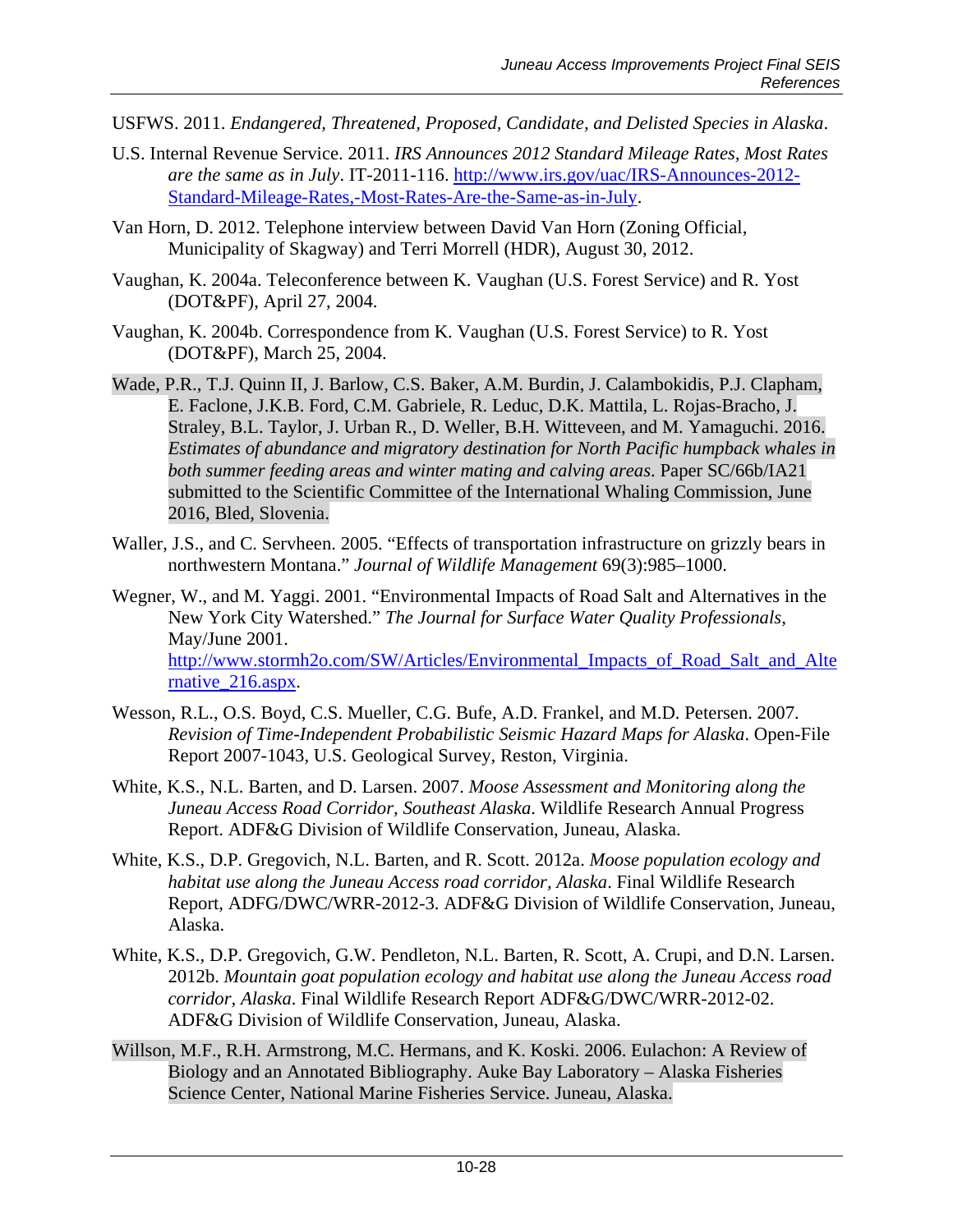- Wilson, F.H., C.P. Hults, C.G. Mull, and S.M. Karl, comps. 2015. *Geologic map of Alaska: U.S. Geological Survey Scientific Investigations Map 3340*, pamphlet, scale 1:1,584,000, [http://dx.doi.Aorg/10.3133/sim3340](http://dx.doi.aorg/10.3133/sim3340) (accessed February 15, 2017).
- Wings of Alaska. 2013. *Alaska Flight Schedules Summer 2013*. [http://www.wingsofalaska.com/schedules/2013\\_05-01\\_to\\_08-16-WebFull.pdf](http://www.wingsofalaska.com/schedules/2013_05-01_to_08-16-WebFull.pdf) (accessed April 24, 2013).
- WSDOT (Washington State Department of Transportation). 2008. *SR 520 Bridge Replacement and High Occupancy Vehicle (HOV) Corridor Project: Noise Reduction Strategies Expert Review Panel*. Final Report.
- WSDOT. 2013. *Biological Assessment Preparation for Transportation Projects – Advanced Training Manual*. Version 2013. [http://www.wsdot.wa.gov/environment/biology/ba/baguidance.htm#manual.](http://www.wsdot.wa.gov/environment/biology/ba/baguidance.htm%23manual)
- YDTC (Yukon Department of Tourism and Culture). 2012. *Tourism Statistics and Figures*. [http://www.tc.gov.yk.ca/Stats\\_and\\_Figures.html.](http://www.tc.gov.yk.ca/Stats_and_Figures.html)
- YHPW (Yukon Highways and Public Works). 2012. *Yukon Traffic Count Summary 2011*. Prepared by Transportation Planning and Programming, Transportation Engineering Branch. [http://www.hpw.gov.yk.ca/pdf/traf2011.pdf.](http://www.hpw.gov.yk.ca/pdf/traf2011.pdf)
- Zigarlick, W. 2012. Letter from Wayne Zigarlick (General Manager, Coeur, Alaska) to Alaska Energy Authority, March 26, 2012. [http://www.akenergyauthority.org/SEIRP/comments2/SEIRP%20Comments\\_Coer%20K](http://www.akenergyauthority.org/SEIRP/comments2/SEIRP%20Comments_Coer%20Kensington%20Gold%20Mine_W%20Zigarlick.pdf) [ensington%20Gold%20Mine\\_W%20Zigarlick.pdf](http://www.akenergyauthority.org/SEIRP/comments2/SEIRP%20Comments_Coer%20Kensington%20Gold%20Mine_W%20Zigarlick.pdf) (accessed October 24, 2012).